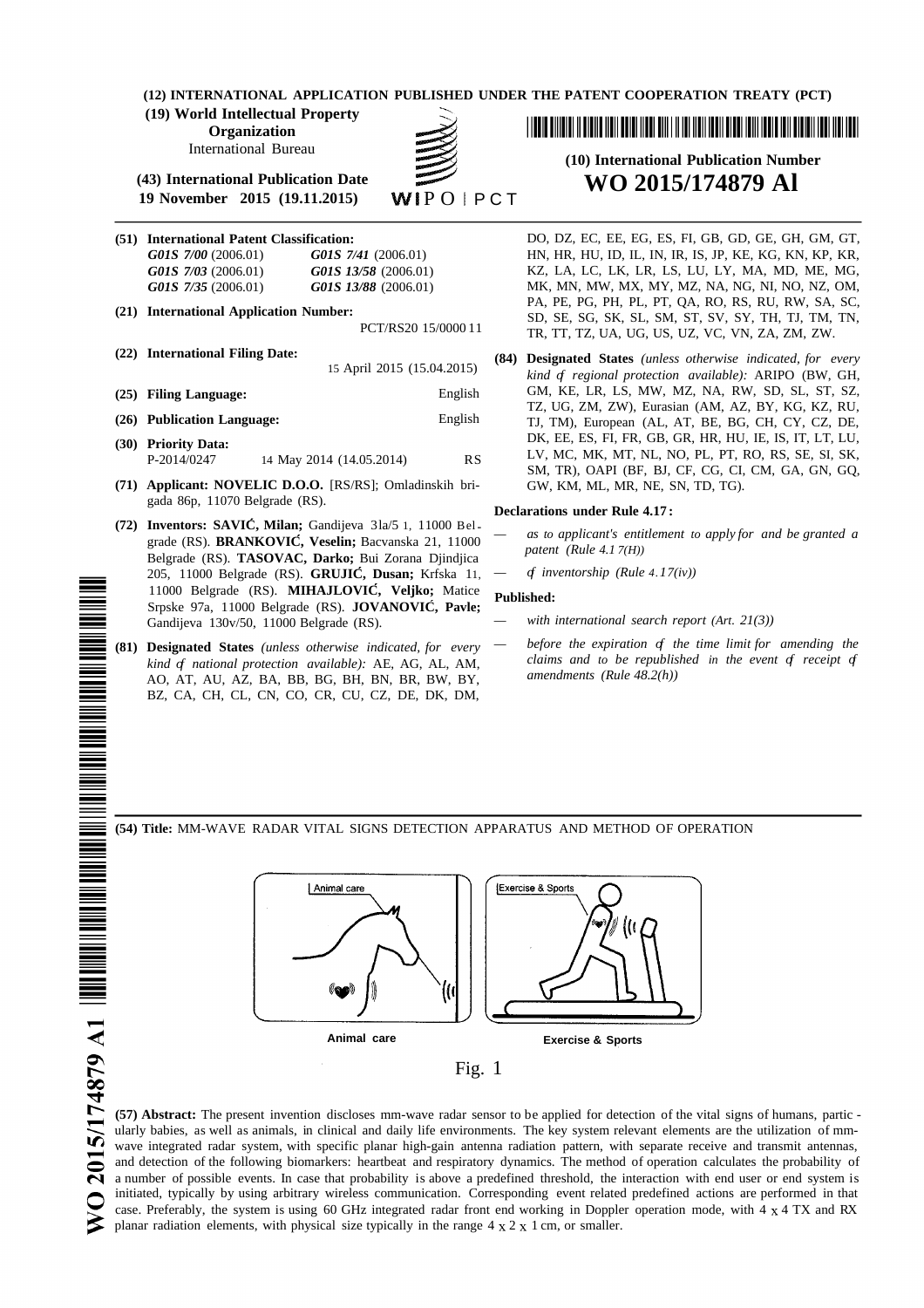#### Description

MM-wave Radar Vital Signs Detection Apparatus and Method of Operation

 $\frac{1}{2} \frac{1}{2} \frac{d^2 \phi}{d\phi^2}$  ,  $\frac{1}{2} \frac{d^2 \phi}{d\phi^2}$ 

#### Technical Field

The present invention relates to a contactless vital signs sensor apparatus and method of operation comprising mm-wave radio radar with two planar high-gain antenna systems, one for transmitting and one for receiving mm-wave radio signals, utilizing information extracted from processing of both human heartbeat and breathing dynamics. In particular, this solution addresses monitoring babies and humans in general in medical, assistive living and leisure & sports environments.

#### Background Art

According to Centers for Medicare & Medicaid Services (CMS), which is an agency within the US Department of Health & Human Services, data extracted from Medicare patient discharge records between 2005 through 2007, respiratory failure and failure to rescue (prevent a clinically important deterioration) were two of the three medical indicators with the highest incidence, accounting for 26% of the 97,755 reported deaths and over \$1.82 billion in excess costs.

To reduce mortality, enable fast intervention, and finally to reduce the cost, the specific strategies in clinical environment are required, imposing the need for early detection of patient's condition deterioration. Practical technical and organizational solutions in clinical environment are required to meet this ultimate goal. The trends in clinical environment are that the technologies previously utilized in critical care and emergency environments are adapted to non-critical care areas in hospitals. Teams are organized to react upon early warning indicators, including changes in heartbeat and respiratory dynamics.

On the other side, solutions are needed for monitoring babies in incubators, cribs, beds, carriages, and carriers. The system allows noncontact vital signs monitoring. In case of baby incubators this would enable fast reactions of the medical staff when required. In other cases, permanent observation of the baby's vital signs is often required by the parents, as essential for proper reaction in abnormal conditions, such as sudden infant death syndrome (SIDS).

Furthermore, observing the vital signs of the elderly people as a part of their assistive living programs, people in medical recovery, or during exercise and sports activities requires contactless vital signs sensors. Additionally, systems for wireless monitoring of animals' vital signs during pregnancies or illness are needed.

The required system should be usable in various application scenarios. Ideally, advanced heartbeat and respiratory rate sensor system is needed, being non-invasive, ideally contactless, easy to deploy, practical, user friendly, and low-cost.

The following application scenarios will be addressed by the proposed innovative solution:

- Contactless monitoring of baby's vital signs in incubators.
- Contactless monitoring of baby's vital signs in their cribs, beds, carriages, carriers, and generally in their living environment.
- Contactless vital signs monitoring of the people in hospital beds.
- Contactless vital signs monitoring of people in their medical recovery, assistive living, or generally living environment.
- Contactless vital signs monitoring of animals.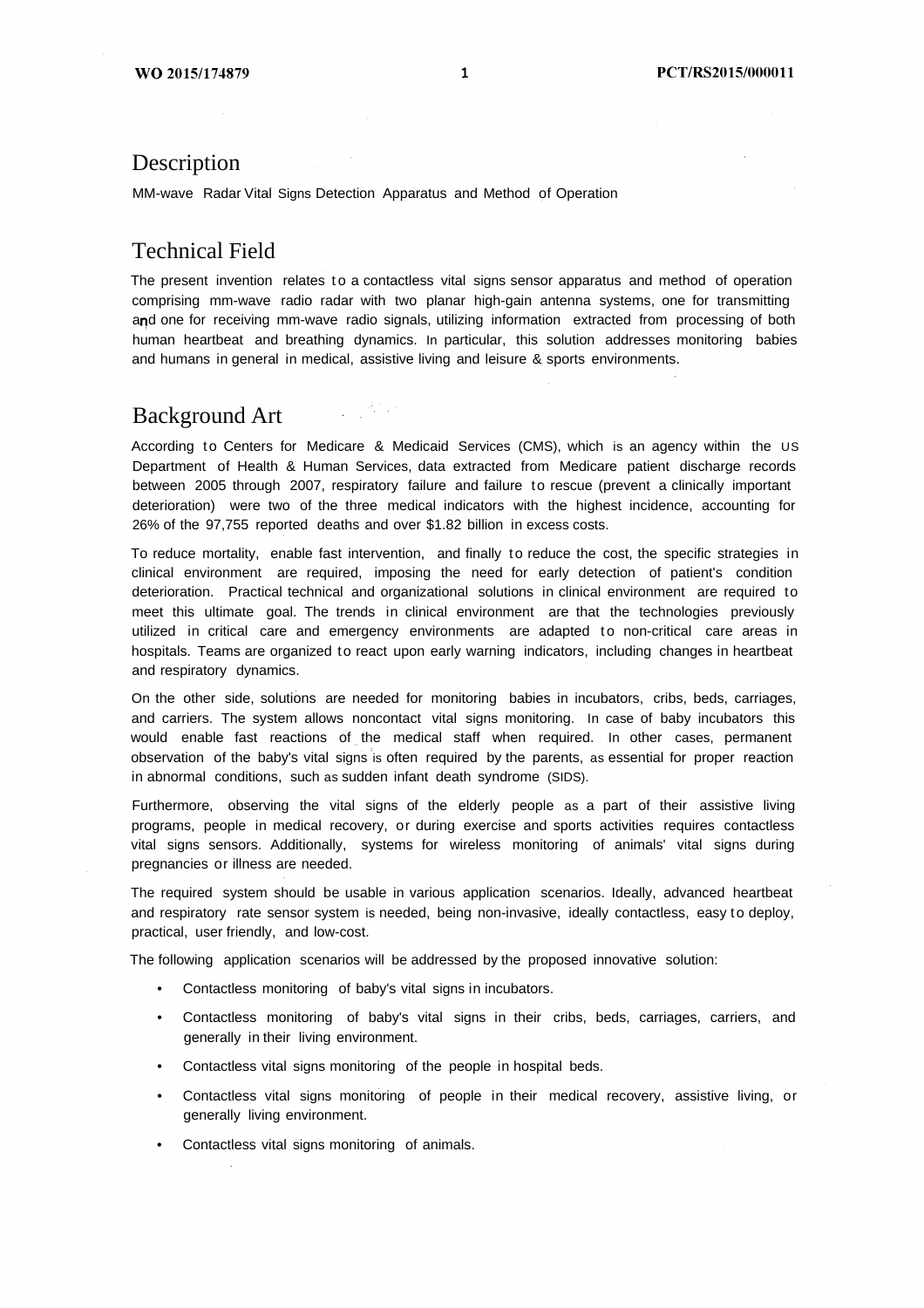The state-of-the-art solutions for vital signs monitoring are based on one of the following two approaches: contact and contactless. The first group includes systems with sensors in direct contact with the human or animal body, which is in many cases impractical. There are several products available on the market based on the contact approach. The second group solutions are proposed by research papers and patents, currently without available products. Proposed systems are based on contactless optical, video or radio approach. The invention proposed here relates to the radio based contactless vital signs detection concept, with clear innovative differentiation to the state-of-the-art in this segment.

It was published in different scientific articles that microwave radar sensor, in the frequency range 3-30GHz, may be used to detect the vital signs. Especially 2.4, 3-10, 24 and 60 GHz vital sign demonstrators have been publicly reported.

Patents and patent applications published in last several years show the relevance of the topic and the state-of-the-art, and will be presented in the following.

The following patents propose the systems based on contact detection of vital signs.

**U S 20130324860,** "Optical Power Modulation Vital Sign Detection Method and Measurement Device", of Tarilian Laser Technologies, introduces optical system for vital signs detection.

**EP 1214904,** "Wrist-worn vital sign detection device", of Omron Healthcare, introduces system with contact to the human body.

**EP 1350460,** "Vital sign detection sensor and sensor controlling device", of Matsushita Electric Industrial Co., introduces system attached to human body.

**W O 2003024325,** "Vital sign detector" introduces the system attached t o human body with attached communication circuits.

**U S 20110087080,** "Detection Device For Vital Signs", of Nanoident Technologies Ag, introduces body attached system which detects blood oxygen content, body temperature, skin moisture, skin conductivity and the heartbeat.

**W O 2013027027,** "Remote monitoring of vital signs", of Isis Innovation Limited, proposes a method of remote monitoring of vital signs by detecting the PPG (photoplethysmogram) signal in an image of a subject taken by a video camera.

**W O 2010040452,** "Apparatus for recording and monitoring at least one vital sign of a person in a motor vehicle", of Fraunhofer, introduces optoelectronic sensor arrangement for recording at least one vital sign by means of light reflection.

**D E 102011112226,** "Multi-model multi-sensor device for contact-less detection and monitoring of physiological signals of resting or active working people, has sensors for simultaneous capacitive and optoelectronic detection of physiological signals", of LifeTAix GmbH, introduces multi-model multisensor device comprising sensors for simultaneous capacitive and optoelectronic detection and monitoring of significant physiological signals.

The following patents propose the systems based on contactless detection of vital signs.

**U S 20100198083,** "Random Body Movement Cancellation for Non-Contact Vital Sign Detection", of University Of Florida Research Foundation, introduces system for cancelation of the body movements by utilizing vital sign detection based on two transceivers utilizing different frequencies.

**U S 3796208,** "Movement monitoring apparatus", of Memco Ltd, discloses an apparatus for monitoring patient movements utilizing Doppler effect with microwave radar.

**U S 20120209087,** "Non-Contact Vital Sign Sensing System and Sensing Method Using the Same", of National Sun Yat-Sen University, Industrial Technology Research Institute, introduces a non-contact vital sign sensing system and method which sense a vital sign according to a self-injection locking (SIL) and cancel body movement interference according to a mutual injection locking (MIL).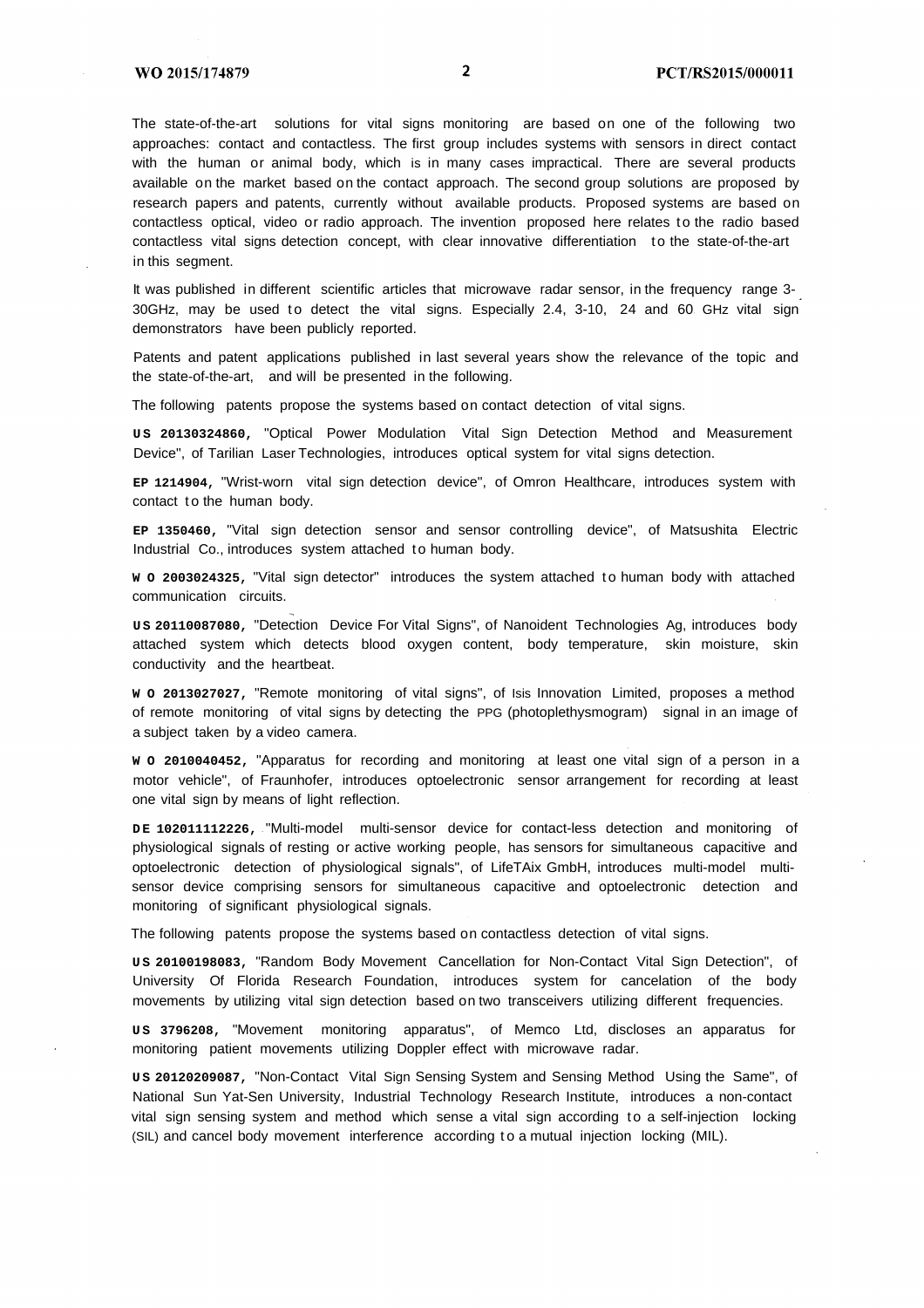CN 102509419, "Wireless driver fatigue monitoring device" is published, disclosing wireless monitoring device for driver fatigue, including microwave signal transmission for respiratory conditions detection of the driver, using 24 GHz radio. The system analyses the driver's breathing using wireless signal, and then converts it to a respiratory frequency. This information is compared to a preset threshold value in order to determine the fatigue.

US 4958638, "Non-contact vital signs monitor", of Georgia Tech Research Corporation, introduces basic Doppler detection principle by using single antenna radar system for TX and RX functionality combined by circulator and isolator structures, targeting microwave region, particularly 3 and 10 GHz frequency bands.

US 7811234, "Remote-sensing method and device", of California Institute of Technology, proposes system comprising the signal source and the detector which extracts from the reflected signal beam the variations in amplitude indicative of motion of the illuminated tissue or indicative of time dependent variations in the permittivity of the illuminated tissue associated with the electrical activity of the subject's heart.

Recent patent application US 20130245437, "System and method for facilitating reflectometric detection of physiologic activity", of Advanced Telesensors, relates in various aspects to systems and methods involving reflectometric detection of physiologic activity.

#### Summary of Invention

This invention proposes the apparatus 100 and method of operation for contactless vital sign detection, i.e. heartbeat and respiratory dynamics. The detection of the vital signs is followed by the dedicated, specific event-related actions, initiated by the same Apparatus 100. The proposed solution can save the lives of humans, particularly babies, as well as of the animals.

The key system relevant components of the proposed apparatus 100 are:

- High-gain planar antenna system, realized by the plurality of the technologies, with each of the transmit 21 and receiving 22 parts having more than one antenna radiation element and the radiation diagram in the direction of the subject being observed.
- Millimeter-wave radar with integrated front end on silicon 10, providing analog processing of the mm-wave signal, and the provision of the analog to digital conversion functionality;
- Digital signal processing functionality 40, having wireless communication interface with v plurality of the realization;
- Mechanical assembly with power supply interface, containing mechanically integrated antenna, digital and analog functionalities and having mechanical connection to the baby incubator, crib, bed, carriage, or carrier, to the bed of the patient in the hospital, or to the wall or ceiling of the areas populated by the subject being observed.
- Supporting circuitry 50 as a part of apparatus 100 may include functionalities like loudspeaker and light warning source, by the plurality of the realization options.

Millimeter-wave front end preferably operates in 60 GHz ISM Band. The usage of higher mm-wave ISM bands is also proposed. The RX and TX antennas preferably have  $4 \times 4$  elements, to explore the tradeoff between the size of the antenna, having impacts on the system cost and integration in the environment, and obtaining the narrow antenna beam. The narrow antenna beam, associated with explicit high-gain antenna approach is essential part of the system, providing limited possibility that the biometric data, i.e. heartbeats or respirations, from the subjects in the vicinity of the subject being observed is sensed. This is one of the essential innovative approaches, because it dramatically decreases the complexity of the digital processing, providing simple, compact, and low-cost apparatus. This is also an essential system-related factor, which imposes the use of mm-wave signals for vital signs detections, as opposed to the state-of-the-art where utilization of microwave frequencies 3-30 GHz is proposed.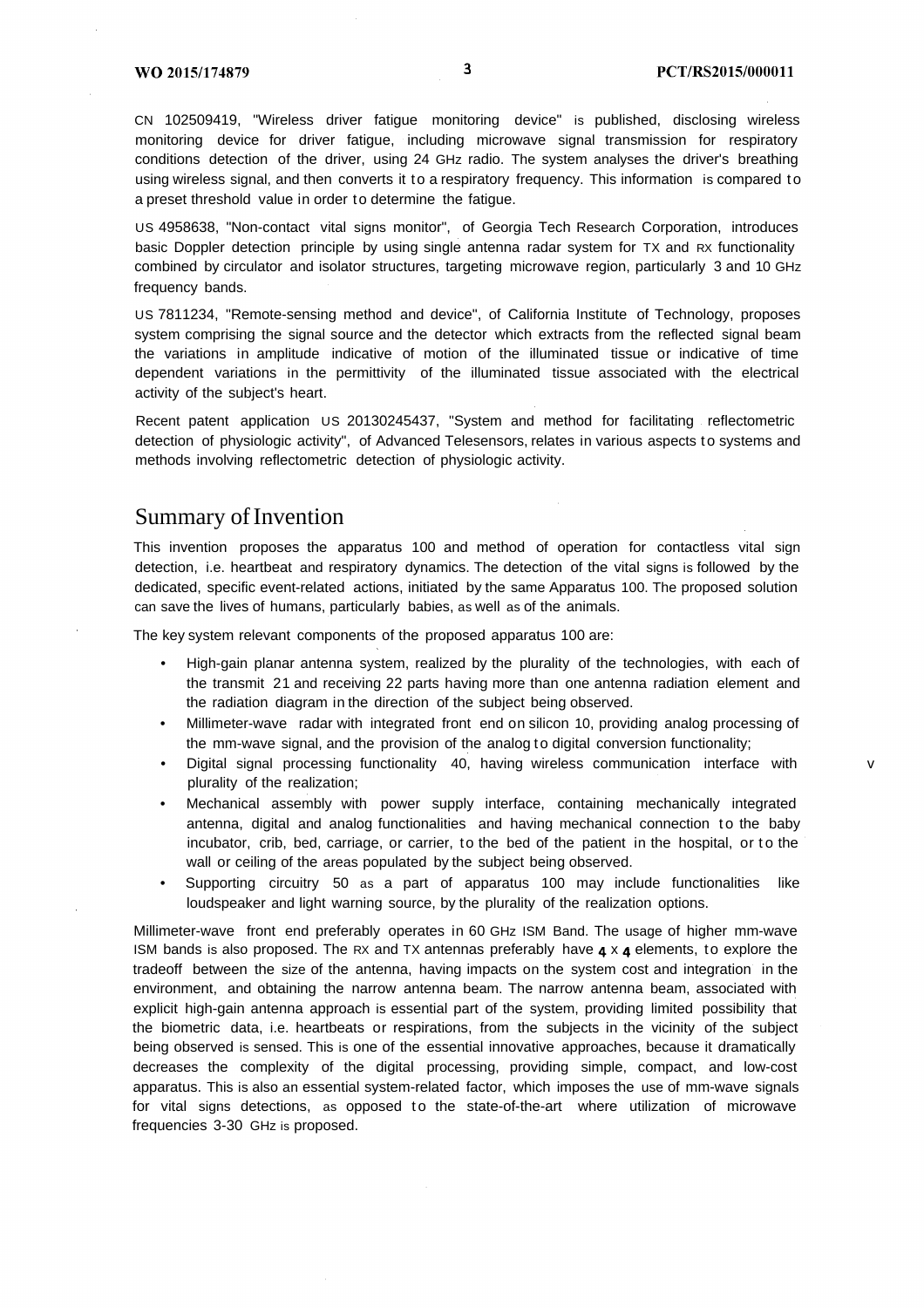Using mm-wave frequency band, preferably the 60 GHz ISM band, allows several major system related advantages compared to the state-of-the-art utilizing microwave frequencies, for example to the 24 GHz ISM band approach proposed in **CN 102509419 B:**

- The capability to have smaller dimensions of the high-gain antenna systems, meaning that, for the same radiation characteristics, 6 times less antenna surface is needed. This reduces the cost and greatly improves the compactness, hence almost eliminating practical use of the system proposed in **CN 102509419 B.**
- The advantage of the proposed innovation is that the utilization of the higher frequency increases the resolution of the target micro displacements, in this case a human body heartbeat and respiratory dynamics. The proposed system provides at least 3 times better resolution compared to **CN 102509419 B.** Moreover, micro displacement may be analyzed with increased accuracy if the IQ outputs are available, as proposed.
- The advantage of the proposed innovation is that the mm-wave frequency band signals, in applications where humans are irradiated, do not penetrate the human skin. The penetration depth is significantly lower compared to the microwave frequency band, typically 3 times shallower than in the case of state of the art **CN 102509419 B.**

In contrast to the state-of-the-art solutions utilizing single antenna for transmission and reception, such as **US 4958638** and **CN 102509419 B,** innovative approach proposed here explicitly operates with separate antenna systems, one for TX chain and one for RX chain, connected to the same integrated mm-wave front end **10.** This allows omitting typical radio & radar system components such as circulators and isolators, which are fully impractical for any type of integration due to the size and specific realization technologies, hence prohibiting low-cost and compact product.

Presented drawbacks of the proposed solutions explain why basic principles of Doppler radar application in human and animal vital signs detection have not turned into a product, almost 30 years after the first demonstrations.

**US 20100198083** and **US 20120209087** proposes utilization of two transceivers operating with two distinct frequencies in order to cancel the impact of the random body movement on the vital signs detection. These systems require high complexity hardware and complex signal processing.

Smaller size of the module allows easier physical integration in the application environment. Position of the apparatus may be chosen such that it provides the direct path to the subject being observed and also allows easier manufacturing. System utilizing lower frequencies would either have larger dimensions or wider radiation beams which would allow system to "pick up" unwanted reflections.

Moreover, present invention has innovative approach of integrating complete RF functionalities of the mm-wave radar (30 - 300 GHz) within a single front end chip, including complete mm-wave frequency synthesis, fabricated in standard silicon process. This is possible because the separate antenna systems for TX and RX are used, hence avoiding the need for circulators and potentially isolators. These elements have acceptable performance only when realized using special technologies, which are inherently expensive and cannot be integrated in silicon. In contrast to **CN 102509419 B** and **US 4958638** the presented innovation introduces digital signal processing which allows significant system advantage of using single digital processing HW for simultaneous processing of both heartbeat and respiratory dynamics. Proposed **CN 102509419 B** topology would require twice the processing HW complexity to process both biomarkers, has no inherent signal processing capability to filter out signals from two sources, and cannot add specific adjustments in averaging procedures, which may be required for system customization for the particular application environment.

As a significant innovation step, in contrast to the state-of-the-art, the proposed system analyses both biomarkers simultaneously, thereby providing significantly more information to the user.

The proposed apparatus **100** has significant advantages compared to the state-of-the-art, in at least of one of the following features: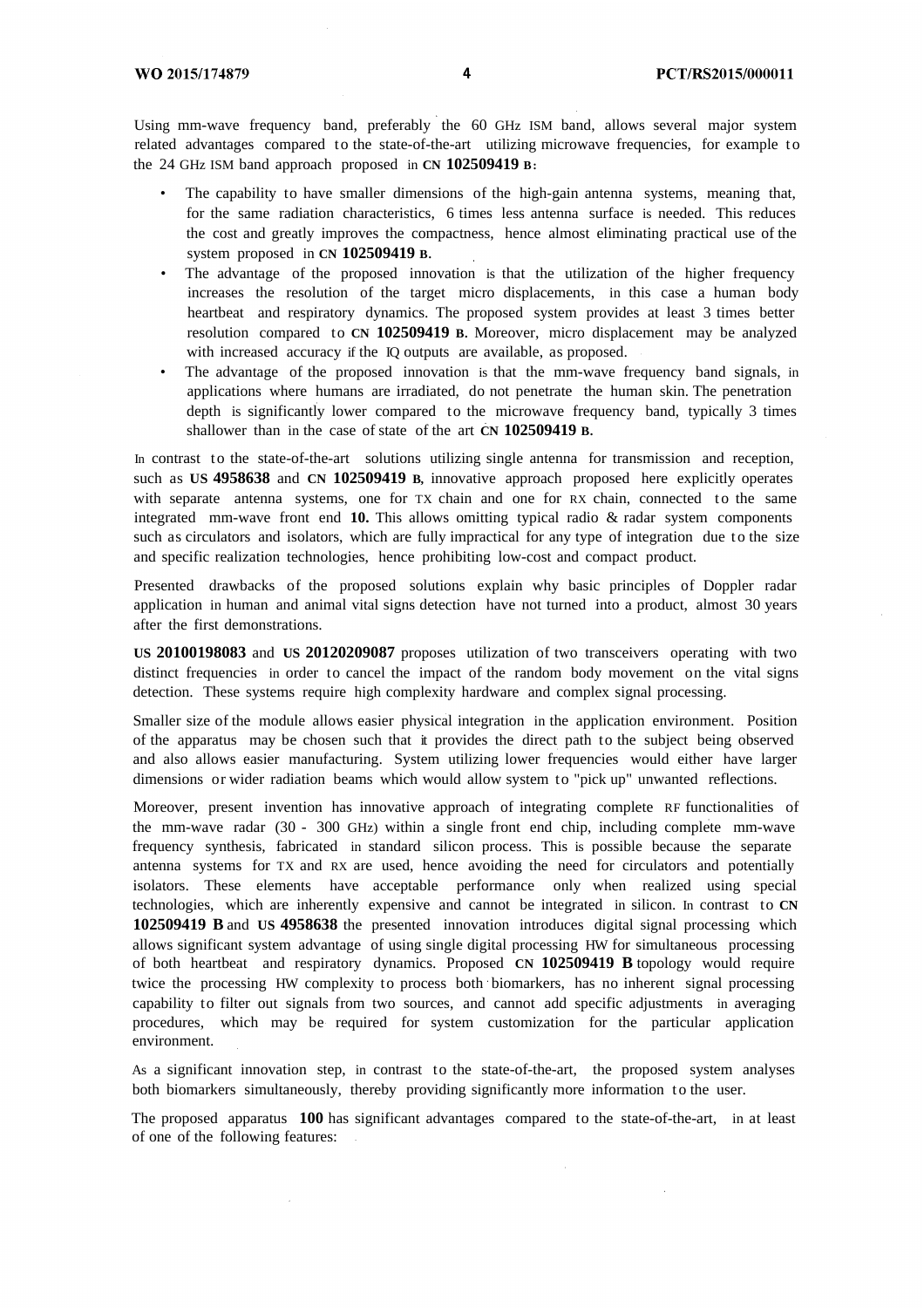- There is no physical contact to the subject of subject's clothes.
- The system functions independently of the light conditions.
- The system is inherently low-cost allowing the complete HW solution in the range less than 10\$ for large quantities.
- The system is compact with inherently small thickness of typically less than 1 cm, allowing easy integration, which reduces assembly cost in the vehicle manufacturing, and allows aftermarket deployment
- The system analyzes two essential biomarkers simultaneously: heartbeat and respiratory dynamics, and therefore provides more information. This allows simultaneous analysis of both heartbeat and respiratory dynamics, providing the means for better prediction and diagnose, which may save lives.
- Proposed utilization of mm-wave frequency, such as 60 GHz ISM band or higher, do not penetrate the human body, in contrast to microwave frequency signals.
- In the applications where a number of radar sensors need to operate in the vicinity of each other sharing the same frequency, there is a problem of a sensor detecting the reflected signal which was transmitted by another sensor. This problem can be largely alleviated by utilizing highest possible frequencies, as proposed here, since those frequencies have strong propagation losses and allow high directivity of the transmitted beam.

The proposed system may function with several meters distance between the subject being observed and the apparatus, depending on the antenna arrangement, transmit power, and receiver sensitivity. The transmit power is, however, reduced to the minimum needed, for the reasons of having minimum power consumption, minimum thermal dissipation, and minimum reflection clutters, which will further simplify digital processing algorithms and further reduce the power consumption and thermal dissipation. The digital part has typical wireless interface 63, with plurality of its realizations allowing easy connection to the infrastructure accessed by the user.

Apparatus 100 could be also realized with one high gain planar antenna and isolator functionality. This may reduce the size of the system but in the same time increase the technical requirements on isolator functionality, which is difficult to release in the low cost and miniature manner.

Instead of the down conversion mixer in the integrated mm-wave chip functionality 10, the IQ demodulator may be integrated, providing some extra features in the digital signal processing.

#### Brief Description of Drawings

- Fig. 1 presents apparatus in the specific application scenarios
- Fig. 2 presents apparatus functional block diagram
- Fig. 3 presents apparatus digital processing functional blocks
- Fig. 4 presents the block diagram of the integrated mm-wave front end
- Fig. 5 presents antenna TX and RX system options with 4 and 8 dipoles
- Fig. 6 presents antenna element arrangement and chip connection to the antenna feeding arrangement
- Fig. 7 presents event detection functional block
- Fig. 8 presents preferable integrated module 3D topology based on apparatus 100, top and lateral view, with polymer integration approach
- Fig. 9 presents communication of the vital signs and event detection information to mobile device by wireless means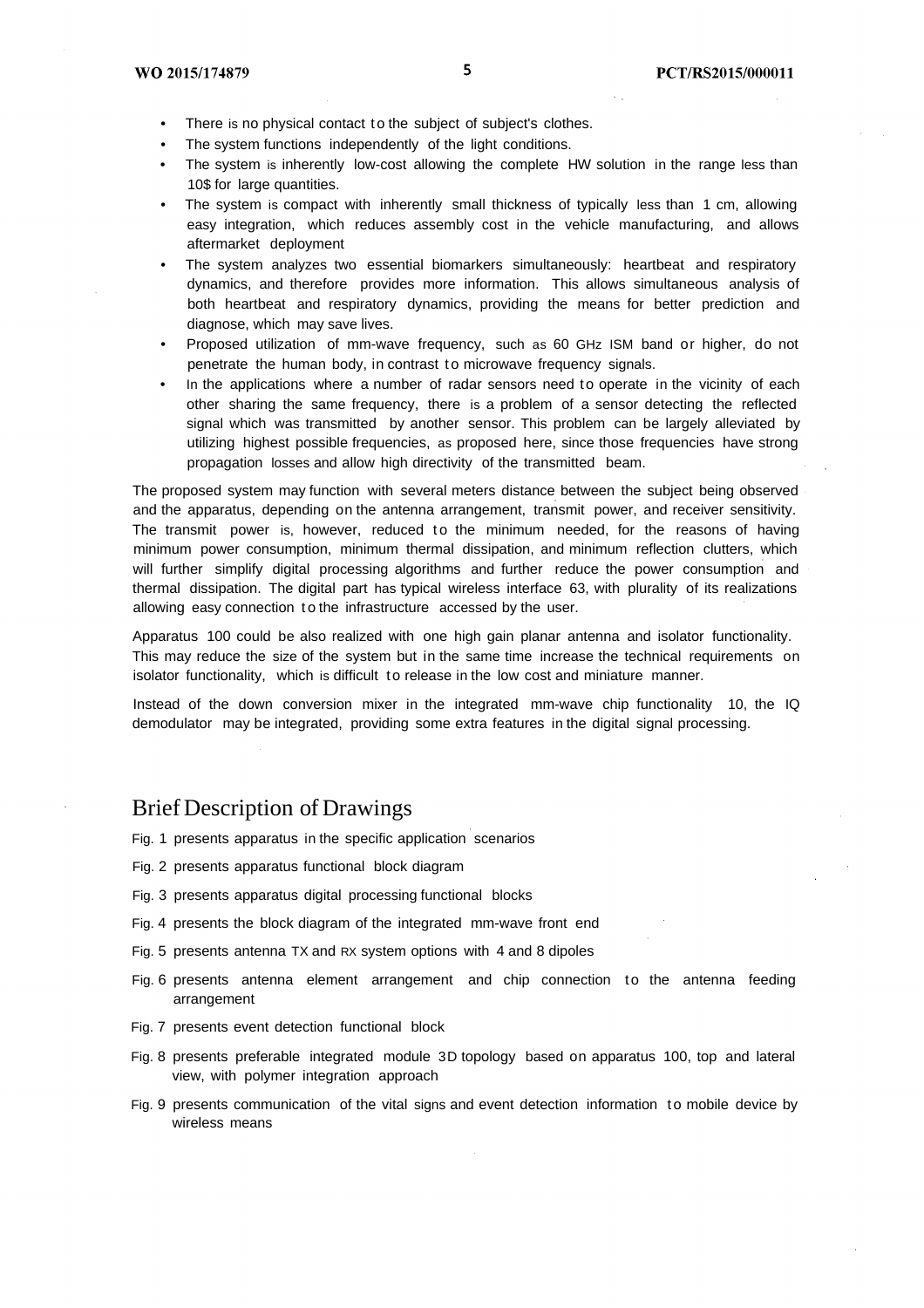- Fig. 10a) presents apparatus functional block diagram with one high gain antenna for both transmitting and receiving mm-wave radio signals, isolator functionality and IQ demodulator in mm-wave chip functionality 10
- Fig. 10b) presents apparatus functional block diagram with one high gain antenna for both transmitting and receiving mm-wave radio signals, isolator functionality and single mixer in mm-wave chip functionality 10

#### Description of Embodiments

Integration of the apparatus 100 is application dependent, as illustrated in Fig. 1, and may be:

- Within the baby incubator enclosure such that the antenna is directed towards the baby
- Within the baby bed enclosure such that the antenna is directed towards the baby
- Within the baby transportation means enclosure, such as baby carriage, carrier, or car seat, such that the antenna is directed towards the baby
- Within the patient bed enclosure such that the antenna is directed towards the patient
- Within the environment enclosure in which the subject being observed resides, such as emergency car cabin, hospital, living rooms, placed e.g. on the wall or ceiling, such that the antenna is directed towards the subject being observed

Due to advantageously proposed mm-wave radar application, the size of the high-gain Antenna System for RX 21 and for TX 22 is small enough to allow practical use of the apparatus in the application environment while maintaining high-gain antenna features. Taking into account proposed 60 GHz ISM band operation, and 4 x 4 antenna elements for 21 and 22, the approximate size of the device may be less than  $4 \times 2 \times 1$  cm, which would inherently allow practical use of the system.

The crucial block of the proposed apparatus 100 is the Integrated mm-wave front end, -System on Chip- 10. It contains the complete RF functionality, and includes power amplifier functionality attached to the antenna system 22, low noise amplifier attached to antenna system 21, integrated PLL, used both for up-conversion in transmit and down-conversion in receive, one analog pre filtered an amplified signal or providing two analog pre-filtered and amplified signals as IQ outputs to A/D conversion functionality 30. The entity 10 has test functionality, voltage regulation, and digital interface to the Controlling functionality 41, which is a part of the Digital Processing functionality  $40.4$ More detailed structure of the integrated front end 10 is given in Fig. 4, with IQ outputs. The realization with one down conversion mixer and one signal conditioning part compromising amplification and filtering, would require less space in the entity 10 and therefore less cost. The use of the integrated front end 10 allows the system to be compact and have low-cost assembly, enabling the use in the real product. Integration of the complete frequency synthesis and complete analog functionality in a single chip allows considerable reduction of the cost, which is not the case in published mm-wave systems. The entity 10 is preferably realized using SiGe BiCMOS technology that provides high performance. Alternatively CMOS technology may be used. AD (analog to digital) conversion functionality 30 converts the analog conditioned signal or two quadrature signals, I and Q, of the entity 10, and feeds digital representation of signal or signals to the Digital processing functionality 40 for further processing. Entity 30 is realized by plurality of the realization options, with sampling frequency typically under 1 MHz and typically at least 8 bit resolution for the vital signs detection applications. Entity 30 may be integrated on the same chip as Entity 10. Entity 30 may be integrated on the same chip as Entity 40. Entities 40, 10, and 30 may be all integrated on a single chip. Entity 60 is providing interface to the infrastructure by using general wired interfaces 61, and/or standardized interfaces 62, such as Home Automation, CAN or LIN standards, and/or wireless

6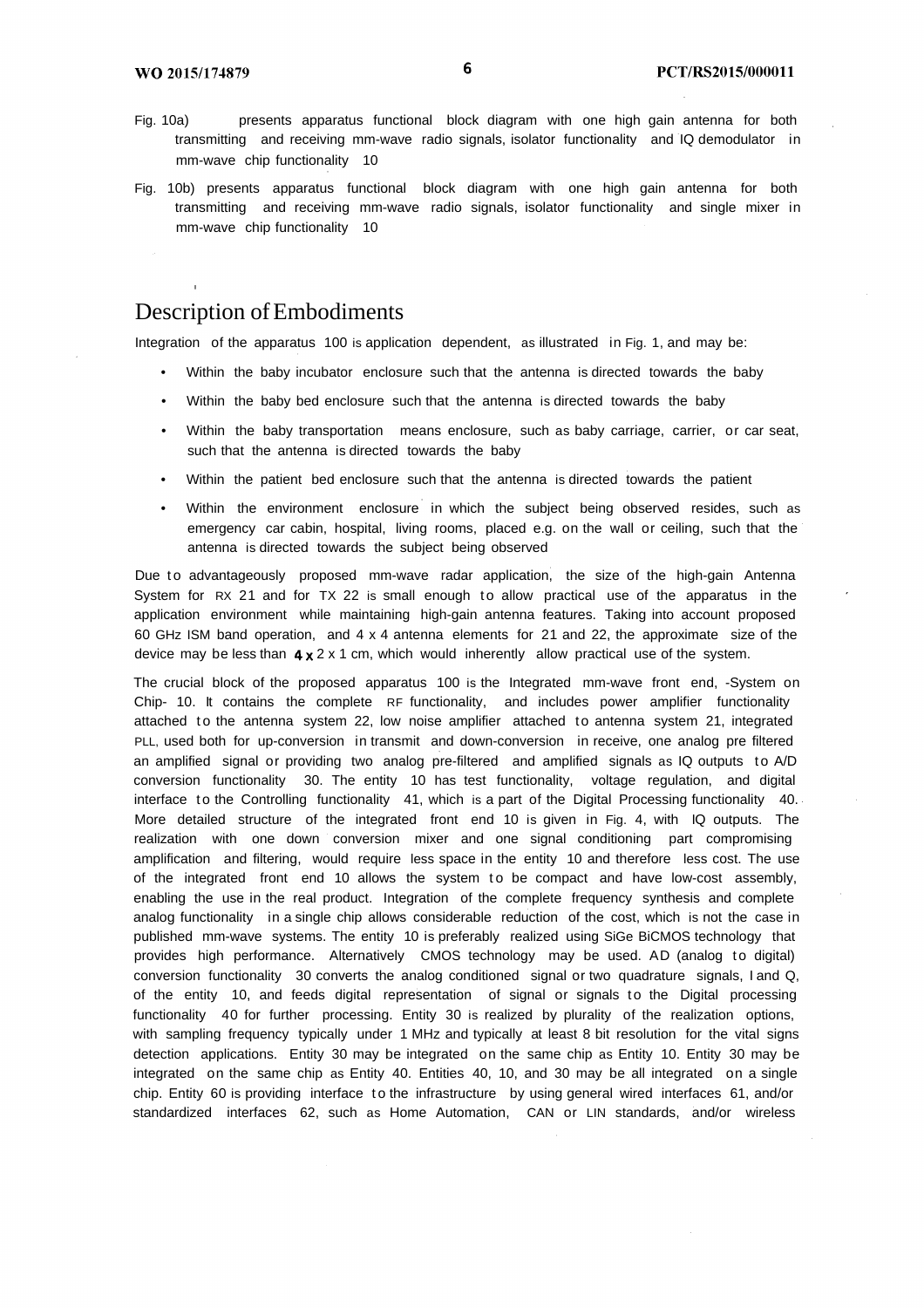interface 63. Wireless interface 63 allows the proposed apparatus 100 to be integrated into the "internet of things" approach.

Wireless interface 63 may be realized by one of the plurality of possible wireless communication technologies for both short- and wide-range communication, in particular:

- 1. Cellular long-range communication means, allowing connection to personal smart phones and their applications, using one or more than one of the plurality of possible communication standards, such as UMTS, LTE, GSM, GPRS, as well as connection to a cloud application accessible via the WEB. This later connection would allow simultaneous monitoring of the set of systems, e.g. monitoring of all patients in a hospital.
- 2. Short range communication means, allowing connections typically up to 100 meters, by using: a) low data rate wireless systems like Bluetooth, ZigBee, ISM band communication systems in 433, 915 MHz, 2.4 and 5.8 GHz range, and b) Wireless LAN typical applications in 2.4,  $5 - 6$  GHz, and 60 GHz range. Those connections may be established to the concentrators, which further communicate with the web/cloud based applications, and/or to the smart mobile devices. One possible scenario is that the information from a number of vital signal sensors is gathered, e.g. in a hospital, and transferred to the web and/or to the medical staff via smart phones. In another possible scenario the vital signs information from a sensor monitoring a baby in a crib is directly communicated to a parent's smart phone, e.g. via WLAN.

Supporting circuitry 50 optionally includes additional memory, manual switching, power supply related circuitry, mechanical support, and any additional functionality required for easy integration. Power supply related circuitry in 50 enables one of the realization options: autonomous power supply provided by the battery, or the connection to the external power supply. The mechanical support structure for integration of all functionality is preferably provided using advanced polymer technologies. Optionally, entity 50 may also include a loudspeaker or indication/warning light source/display, allowing autonomous operation.

Digital processing functionality 40 may be realized by the plurality of technologies, such as: advanced CPUs, FPGAs, advanced  $\mu C$ , DSP, or ASIC, or their combinations, where the digital processing may be performed by "soft" approach or by hard-wired approach or by their combination. Preferably functionalities 60 and 40 are integrated on a simple ASIC, having CPU on one digital SOC. Digital processing functionality 40 includes functionalities 41, 421-429 and 70-71 as described in Fig. 3. The goal is to perform remote and contactless detection of the driver body movement. Important information is the micro-movement of the driver's body; therefore, the simplest approach like Doppler radar system may be used. The entity 10 sends mm-wave CW signal by Tx antenna entity 22 towards the driver's body. The radio signal of mm-wave frequency does not penetrate the clothes and the human body. Heartbeat and respirations cause body micro-movements. According to Doppler effect those movements are causing frequency modulation of the radio signal received by the antenna entity 21. After the downconversion or IQ demodulation, i.e. mixing with the quadrature of the transmitted signal, and subsequent filtering, and amplification performed in the entity 10, the low-frequency baseband signal or signals are provided to the entity 30. These analog signal or two analog signals are converted into corresponding one or two digital streams by the entity 30 and fed into the entity 40. In entity 421 additional low-pass digital filtering may be performed. Data is further provided to entities 422 and 423, which perform appropriate digital band-pass filtering such that the expected heartbeat and respiratory rates are in-band. Filter characteristics must account for the expected variations of the appropriate biomarkers which reflect normal and pathologic conditions. Filtering characteristics may be set based on the live object biomarkers history and statistics, previously stored in memory. Entities 426 and 427 perform the calculations of the heartbeat and respiration rates respectively. Filtered signals are first converted in the frequency domain. The corresponding heartbeat and respiratory rates are detected as peaks in signal spectrum. The position of the peaks determines the corresponding rate. One or the combination of the plurality of possible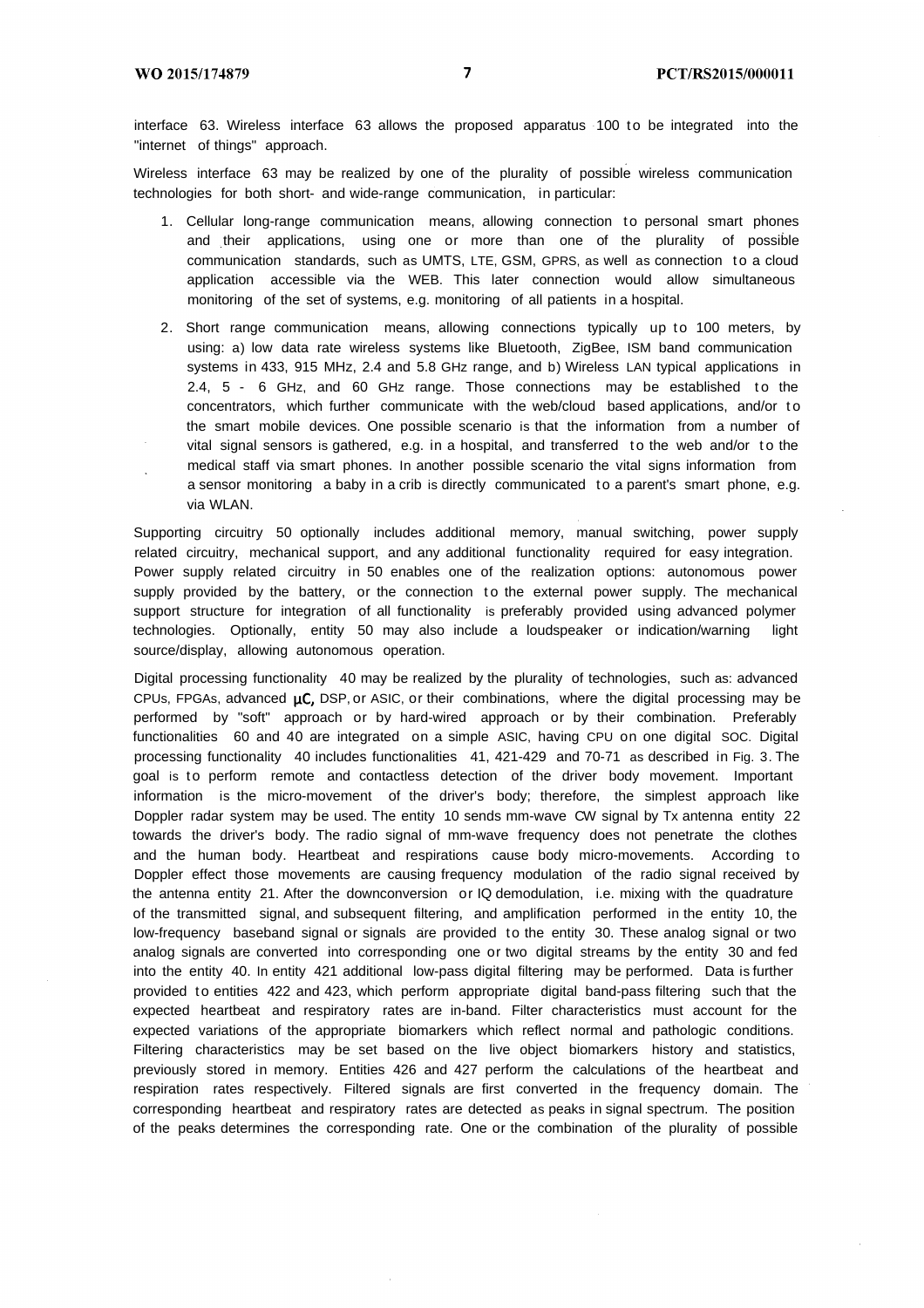peak detection methods may be utilized, with corresponding digital signal processing realizations of various possible averaging, smoothing, windowing, and peak position estimation techniques. In entities 428 and 429, the calculated rates are further processed by calculating the rate of the change of the heartbeat and respiratory rates, which may be mathematically expressed as derivatives of the corresponding biometric rates, where various averaging techniques may be applied. This information is provided to the entity 70, which is responsible for event detection.

With proposed Method of operation one or more of the following events may be detected:

- Subject is alive, justified by the presence of heartbeat and/or respirations
- Subject is alive and in normal condition, confirmed by the vital signs behavior within the predefined range indicating normal condition
- Subject condition is changing, based on detection of the specified variations of the vital signs, such as detected rates outside of specific range, or specified behavior of the vital signs related to their rate of change. These events can be divided in the categories, related to the high probability that the subject is:
	- o falling to sleep;
	- o waking up;
	- o getting excited;
	- o getting relaxed;
	- o undergoing significant health condition, such as immediately preceding giving birth, characterized by the increased heartbeat and respiratory rates, e.g. in animals;
	- o undergoing abnormal health condition, such as respiratory irregularities in sleep;
	- o undergoing emergency health condition, such as abrupt abnormal change of the heartbeat and/or respiratory rates, e.g. in case of SIDS.

In entities 711 and 712 respective rates are compared with the set of previously detected values, or predefined thresholds, which are provided by entities 715 and 716. All information is provided t o the entity 720. Entities 715 and 716 are updated with the new rates and corresponding rates of change. Entities 715 and 716 contain the history of the subject biomarkers information, particularly including:

- Rate information in specific predefined time steps;
- Averaged information of rate over at least one predefined period;
- Rate of change information in specific predefined time steps;
- Averaged information of rate of change over at least one predefined period;
- Comparison thresholds for rate;
- Comparison thresholds for rate of change.

Comparison thresholds may be predefined or statistically calculated based on the stored data.

In particular, the entities 715 and 716 have models and ranges for biomarkers rates and biomarkers rates of change, representing high probability of specific events.

Time information entity 717 is providing additional information to entity 720, including current local time information, which is used in the event calculation.

Event calculation entity 720 is calculating the event score based on a weighted sum of the following information set:

- Heartbeat rate value reduced below calculated or predefined threshold.
- Rate of change of the heartbeat rate achieved calculated or predefined threshold.
- Respiratory rate value reduced below calculated or predefined threshold.
- Rate of change of the respiratory rate achieved calculated or predefined threshold.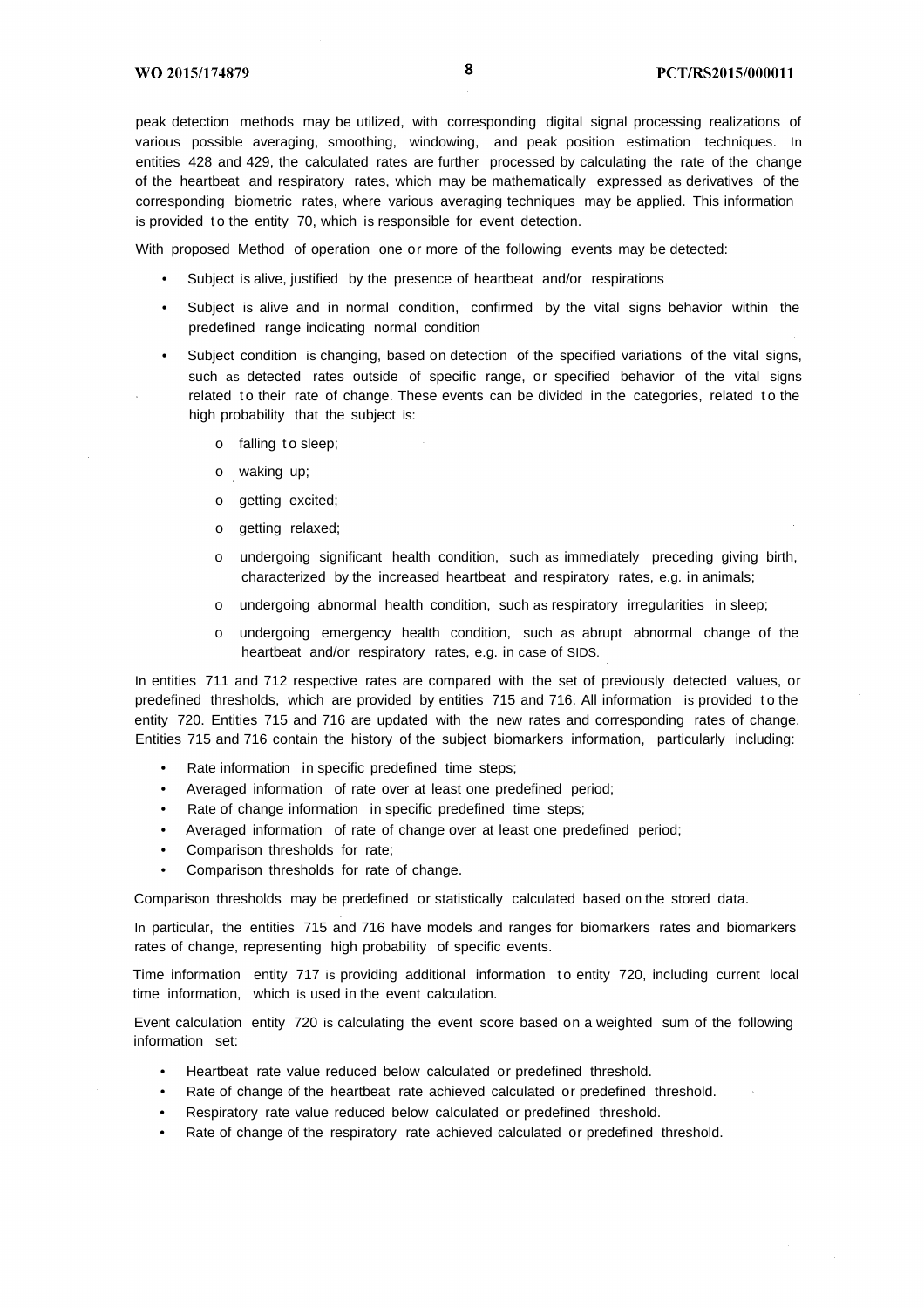- Duration of the continuous values above calculated or predefined thresholds.
- Part of the day: morning, daytime, evening, night, late night.

The weighting factors are predefined or determined based on the information set, predefined values and subject's behavior statistics. If the score is above the threshold, the appropriate event category is determined. This information is communicated to the entity 71. Based on this information, the entity 71 is initiating predefined actions using entity 60 and/or entity 50 where optional audio and visual indication/alert capability is included.

These actions may be:

- Sending the heartbeat and/or respiratory related information such as:
	- o Appearance or disappearance;
	- o Rates;
	- o Rates outside of the specified range;
	- o Rate of change of the rates;
	- o Rate of change of the rates outside of the specified range.
- Sending the corresponding time-stamp information.
- Activating audio and/or visual indication/alert functionality.

This information may be sent to:

- Cloud-based web service for vital signs monitoring;
- User mobile device, such as smart phone;
- Fixed monitoring infrastructure.

In Fig. 5 two antenna high-gain arrangements are shown. Systems 21 and 22 are on the left and right side of the integrated front end entity 10. The arrangement 2 may be considered as the preferred embodiment, providing preferable tradeoff in size and performance, having the front size dimensions of the complete apparatus 100 of  $4 \times 2$  cm or less for the 60 GHz ISM band operation. The antenna system is preferably realized as the planar printed dipoles with ellipsoid-like antenna shapes, with the two parts printed on the opposite sides of the dielectric layer, which also provides mechanical support. Prints on the opposite side of the dielectric are depicted using dashed lines in the Fig. 5. Cross section presented in Fig. 6 shows antenna printed on the opposite sides of the dielectric layer, as well as metalized reflector at the distance of approximately one quarter of the signal wavelength. The space between the reflector and the antenna may be empty or filled with foam. The antenna parts 21 and 22 are fed by the symmetrical lines printed on both sides of the dielectric approaching dipoles perpendicularly to their arrangement, as shown in the Fig. 5. Symmetrical strip line may be advantageously connected to differential mm-wave inputs and outputs of the entity 10 by using micro-vias produced by an advanced polymer technology. This is illustrated in of Fig. 6.

Supporting circuitry 50 as a part of the apparatus 100 may include loudspeaker and/or visual indication/alert functionality having plurality of possible realizations.

Alternatively instead of using two high gain antennas one for Tx 22 and one for Rx 21, the proposed system may be realized by one high gain antenna for both Rx and Tx functionality, 24 like in Fig, 9a) and Fig. 9b) and isolator functionality 23. This approach has several system disadvantages of the difficult practical realization of the entity 23 providing sufficient isolation between Rx and TX inputs of the entity 10. Also entity 23 inherently includes unwanted signal attenuation of the TX signal toward antenna and received signal from antenna toward the RX input of the entity 10. This imposes more power consumption of the system, more thermal dissipation, and more system cost on isolator entity 23 realization. Entity 23 could be preferably realized by rat race planner coupler structures, also on the IC level within the entity 10 or on the PCB level, where the entity 10 is assembled in the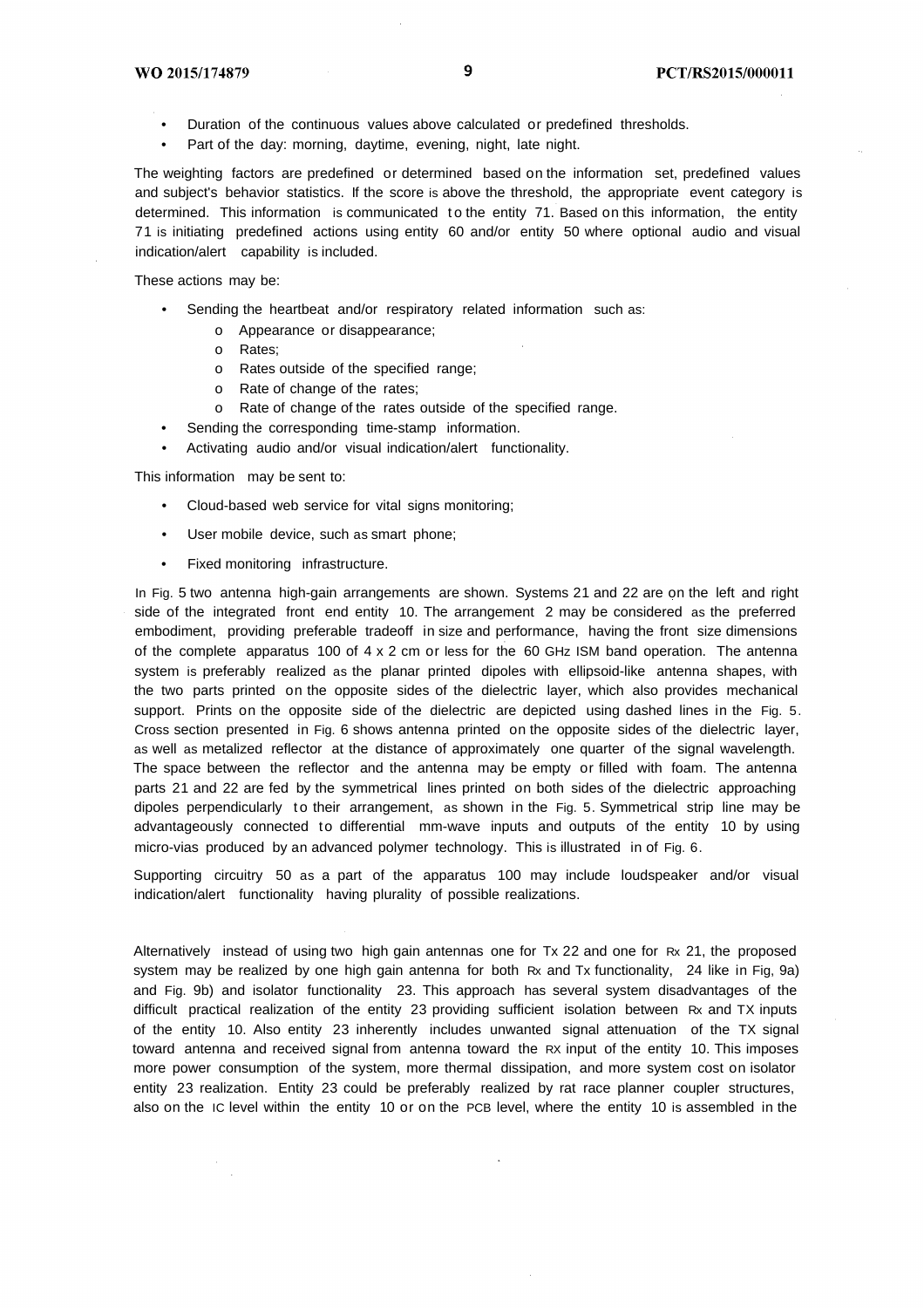Apparatus **100.** The only potential system related sensor advantage would be the reduced size of the apparatus **100,** where the one planar high gain antenna would need to be integrated instead of two.

The usage of the IQ demodulator instead of signal mixer in entity **10,** would provide the two analog baseband down converted quadrature signals to the entity **30.** Having two signals in the signal processing path additional information about phase changes between two signal may be used. This may increase the accuracy in the digital signal processing and some redundancy, by the expense of the more chip size of entity **10** and more processing efforts of the entity **40.** The method of operation may use the straight forward information obtained from the one down conversion chain from I or from Q chain, and do not process the information from other chain, as long there is no need in more accurate information extraction. The existence of the both chains, with 90 degrees moved zero crossings, may have practical advantages. By evaluating the phase changes of the IQ signals, with the typical accuracy of 1-2 degrees resolution, micro movements of the objects may be evaluated with more accuracy, within one wave length typically in μm region. This may increase the capability of the frequency extraction.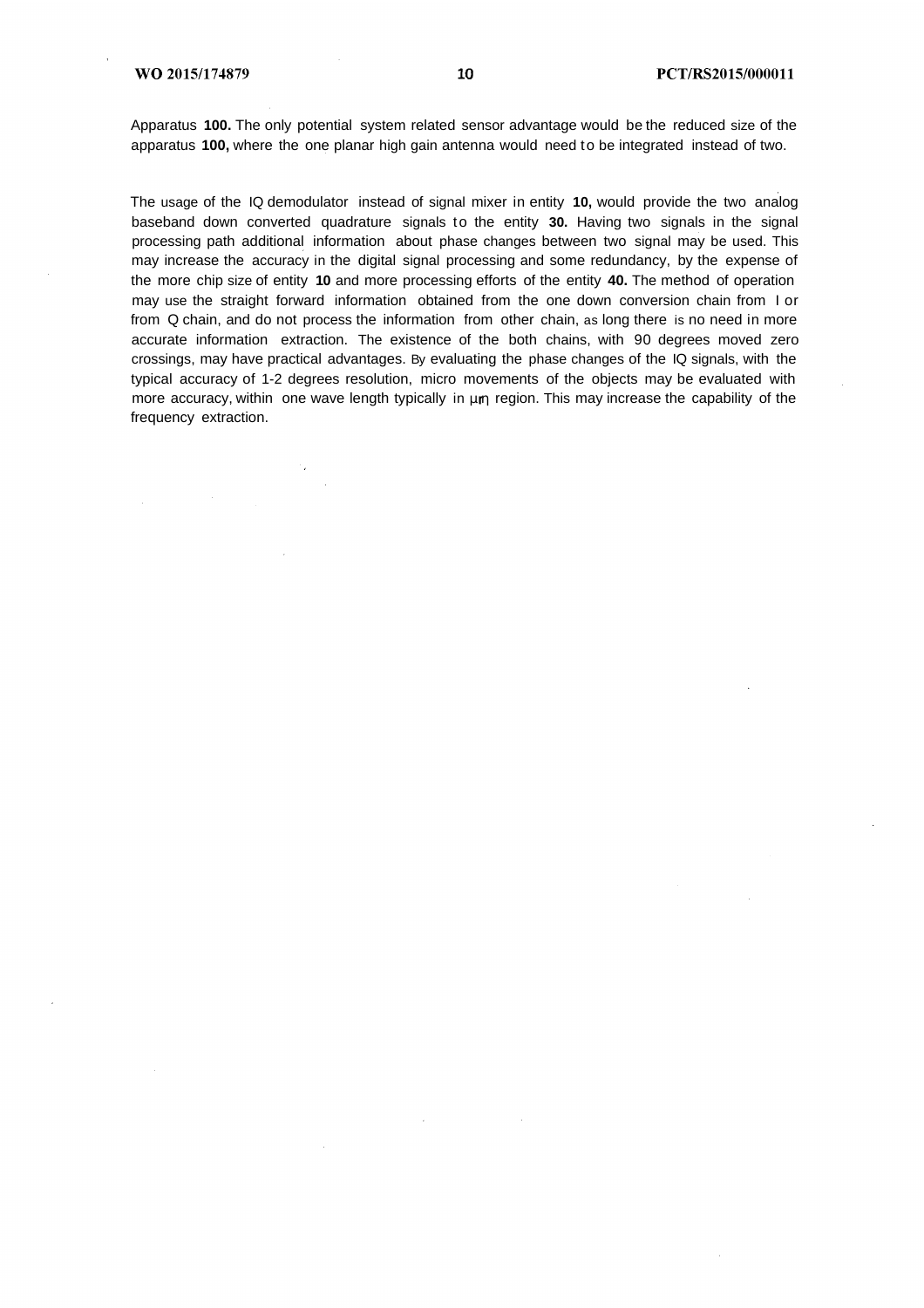11

Claim 1: Mm-wave Radar Driver Vital Signs Sensor Apparatus and Method of Operation 100, where mm-wave declares operation between 30 and 300 GHz, is including:

- 1. High-gain planar antenna for transmitting mm-wave radio signals 22, where the high-gain planar antenna has at least two radiation elements;
- 2. High-gain planar antenna for receiving mm-wave radio signals 21, where the high-gain planar antenna has at least two radiation elements;
- 3. Integrated mm-wave radio front end 10, implemented in arbitrary semiconductor technology, having on-chip integrated mm-wave voltage controlled oscillator, mm-wave power amplifier, mm-wave low noise amplifier, mm-wave down conversion mixer, digital control interface, power supply circuitry and PLL;
- 4. Analog to digital conversion entity 30;
- 5. Digital processing functionality 40 including controlling functionality 41 and calculation and memory capacity for performing digital signal processing by arbitrary type of the realization options;
- 6. Supporting circuitry 50, including mechanical interface to the environment and supporting power supply related circuitry.

where apparatus 100 is integrated in the baby incubator, facing the baby, which is the subject under observation, with a direct line-of-sight operation and where Method of Operation includes:

- Transmission of mm-wave signals generated in 10 using 22;
- Receiving mm-wave signals reflected from subject's body using 21;
- Amplification of the reflected signal in 10;
- Down-conversion of the signals by mixing with the same signal of the same frequency as the transmitted signal in 10;
- Amplification of the converted signal after mixer in 10;
- Analog filtering of the signals after amplification in 10;
- Signal conditioning in 10 for subsequent analog to digital conversion performed by 30;
- Digital processing of the signal in 40, by:
	- o Extracting the heartbeat rate from the previous arbitrary processed signal;
	- o Extracting the rate of change of the heartbeat rate from the previous arbitrary processed signal;
	- o Extracting the respiratory rate from the previous arbitrary processed signal;
	- o Extracting the rate of change of the respiratory rate from the previous arbitrary processed signal;
	- o Digital processing in vital signs event decision functionality 70 which includes the following steps:
		- Evaluation if the heartbeat rate is within the specified range 711;
		- Evaluation if the respiratory rate is within the specified range 712;
		- Evaluation if the rate of change of the heartbeat rate is within specified range 713,
		- Evaluation if the rate of change of the respiratory rate is within specified range 714:
		- Statistical evaluation of the subject's heartbeat rate data history 715;
		- Statistical evaluation of the subject's respiratory rate data history 716;
		- Provision of the current heartbeat rate by the entity 711 and the current rate of change of the heartbeat rate by the entity 713 to the subject's statistical heartbeat rate model entity 715;
		- Provision of the current respiratory rate by the entity 716 and the current rate of change of the respiratory rate by the entity 713 to the subject's statistical respiratory rate model entity 716;
		- Digital processing in vital signs event calculation decision functionality 720 is performed, which: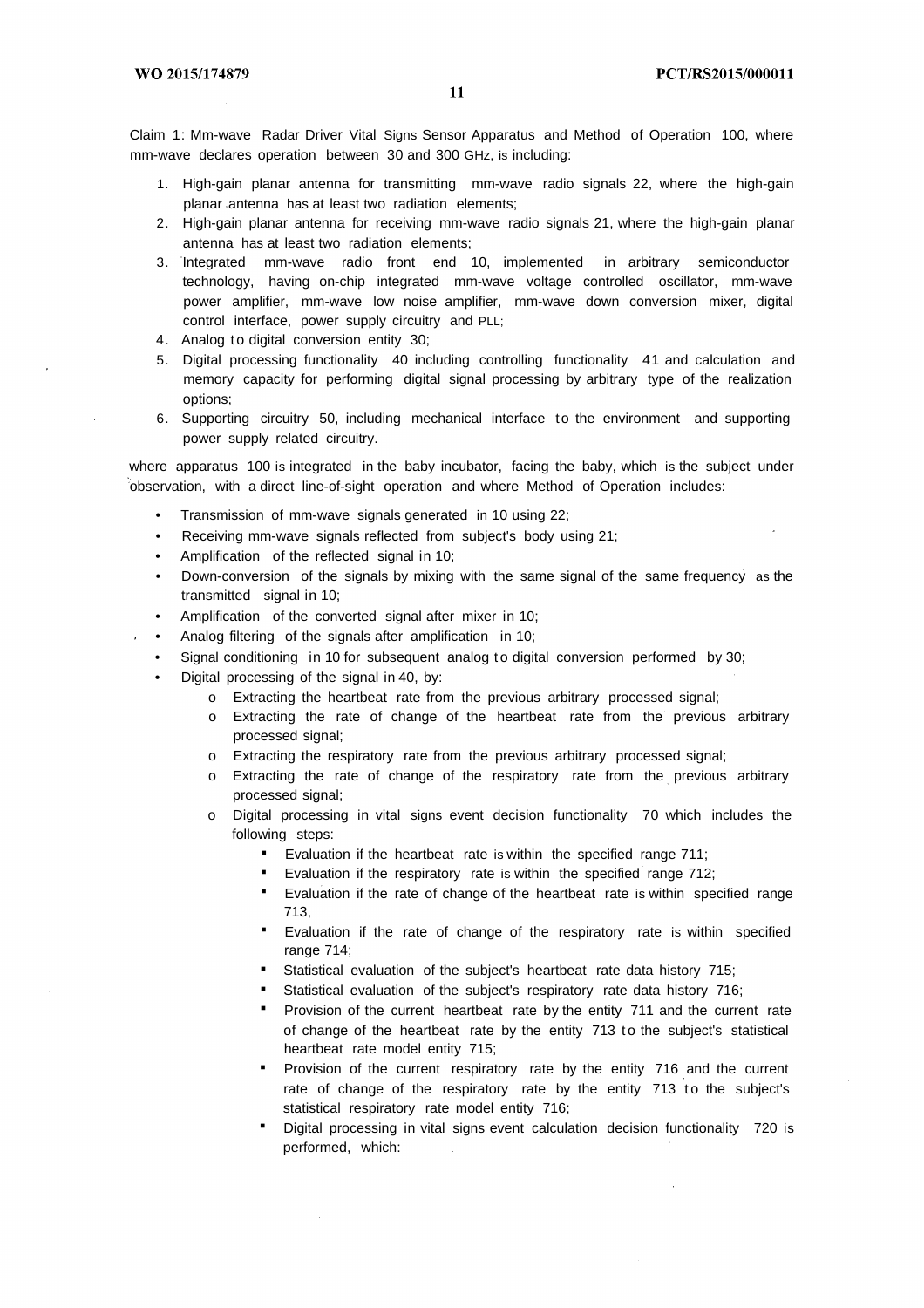- Calculates the score by processing the information provided through entities **711-717** weighted by the specified coefficients, where the score is related to the probability of the corresponding vital signs event;
- In case that the calculated score is above predefined threshold, decision on positive vital signs event is made;
- In case of the positive vital signs event the entity **720** sends the decision information and the corresponding score to the entity **71;**
- In case of the positive vital signs event the entity **71** initiates appropriate specified actions of the entity **60** and/or entity **50.**

where the vital signs event is: the stop of the subject's vital activity.

**Claim 2:** System according to Claim 1, in which the apparatus **100** is mechanically attached to the baby bed, instead of being integrated in baby incubator.

**Claim 3:** System according to Claim 1, in which the apparatus **100** is mechanically attached to the baby carriage, instead of being integrated in baby incubator.

**Claim 4:** System according to Claim 1, in which the apparatus **100** is mechanically attached to the patient bed in medical care environment, instead of being integrated in baby incubator, and where the complete method of operation is related to the patient as the subject under observation.

**Claim 5:** System according to Claim 1, in which apparatus **100** is positioned in the area in which the subject under observation resides, instead of being integrated in baby incubator, and where the complete method of operation is related to the subject under observation.

**Claim 6:** System according to Claim 1, in which the apparatus **100** is mechanically attached to an exercise machine, instead of being integrated in baby incubator, and where the complete method of operation is related to the person using the exercise machine as the subject under observation.

**Claim 7:** System according to Claim 1, in which the apparatus **100** is positioned in the area in which the animal under observation resides, instead of being integrated in baby incubator, and where the complete method of operation is related t o the animal as the subject under observation.

**Claim 8:** System according to Claims 1 to 7, where the vital signs event is: change of the subject's vital sians.

**Claim 9:** System according to Claims 1 to 7, where the vital signs event is: change pattern of the vital signs of the subject under observation, where the pattern is defined by the:

- a) specific value thresholds,
- b) specific rate of change value thresholds,

where each is in specific time window.

**Claim 10:** System according to Claims 1 to 9, where wireless interface **63,** which implements one or more than one wireless communication standards, is part of the Apparatus **100;**

**Claim 11:** System according to Claim 10, where wireless interface **63,** which implements one or more than one wireless communication standards, is used for communication with the user's mobile device.

**Claim 12:** System according to Claim 10, where wireless interface **63,** which implements one or more than one wireless communication standards, is used for communication with cloud-based web service application.

**Claim 13:** System according to Claim 10 where wireless interface **63,** which implements one or more than one wireless communication standards, is used for communication with the health related emergency service.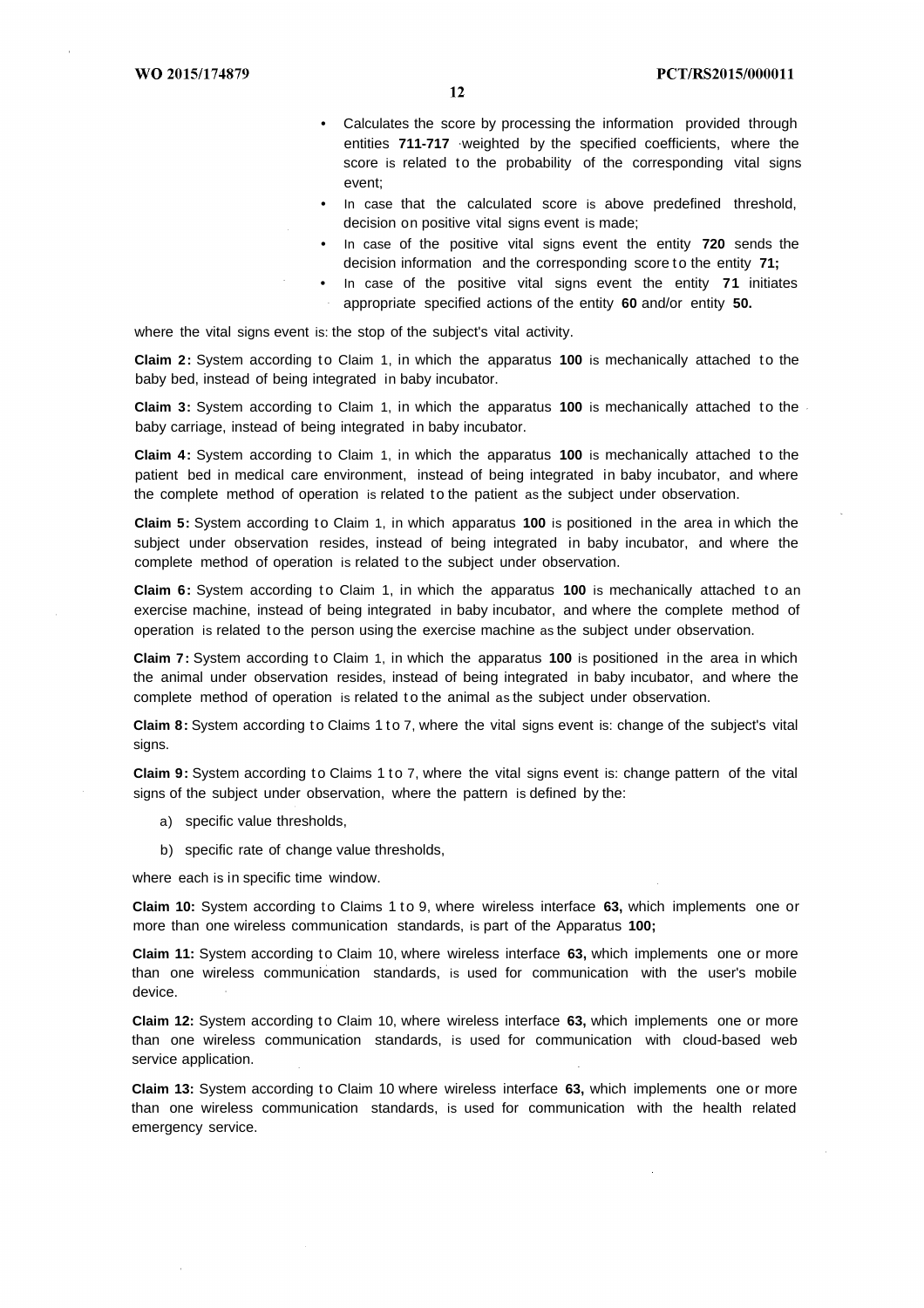**Claim 14:** System according to previous Claims, in which the supporting circuitry **50** contains audio and/or visual alerting capabilities of arbitrary realization, which are activated in case the vital signs event is detected by the entity **71.**

**Claim 15:** System according to previous Claims, in which the mm-wave frequency is within 60 GHz ISM band.

**Claim 16.** System according to previous Claims, in which the sensor apparatus and method of operation **100** has only one high gain antenna for transmitting and receiving mm-wave radio signals **24,** where the high-gain planar antenna has at least two radiation elements and isolator functionality **23** being released by plurality of the realization option, providing isolation between Rx and Tx chains, and related Rx and Tx connection to high gain antenna 24.

**Claim 17.** System according to previous Claims, in which the sensor apparatus and method of operation **100** has entity **10** having instead of mm-wave down conversion mixer, the IQ Demodulator, and two signal conditioning chains instead of one.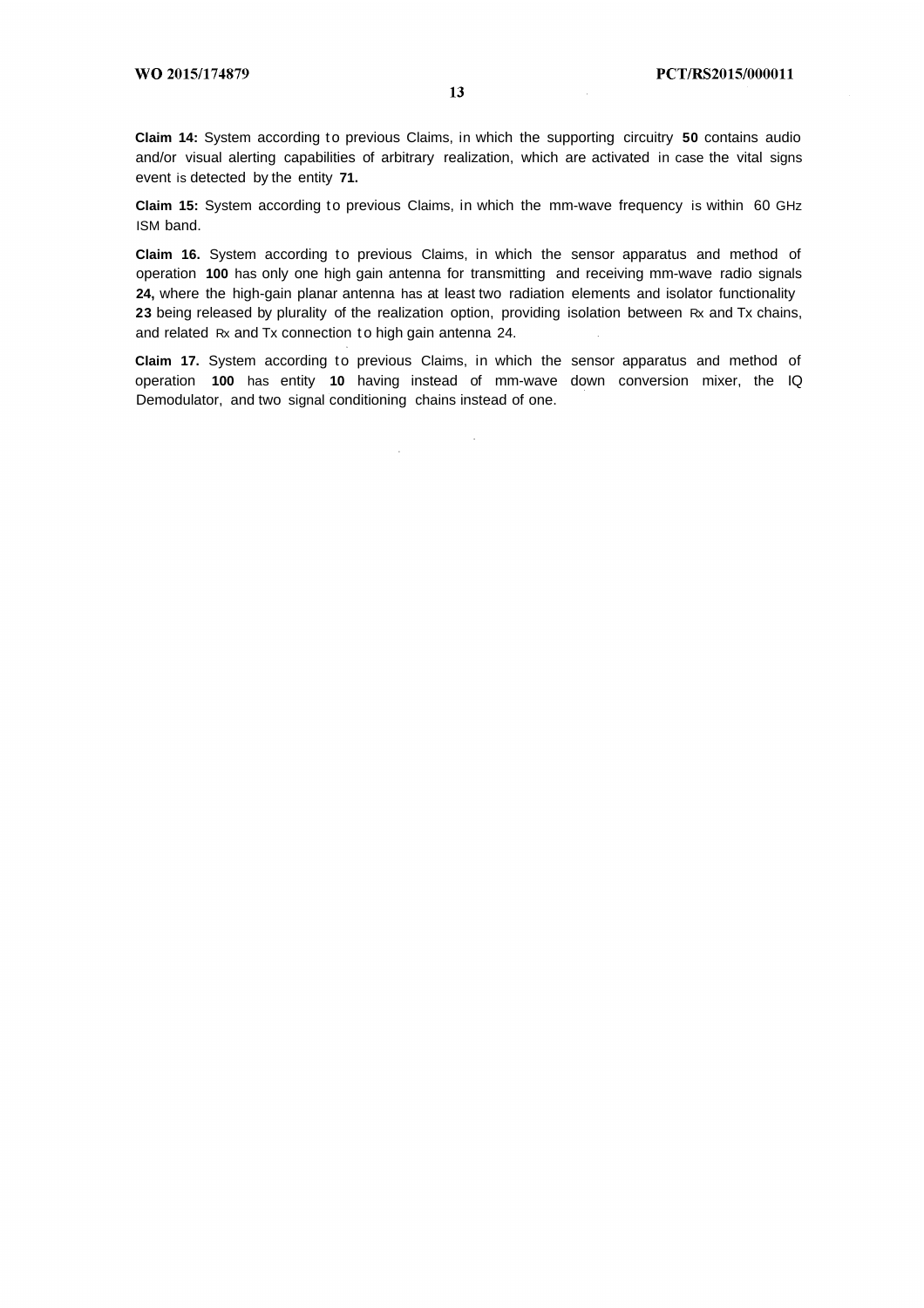**Drawings** 



**Patient in Hospital** 

**Assistive living &** health recovery control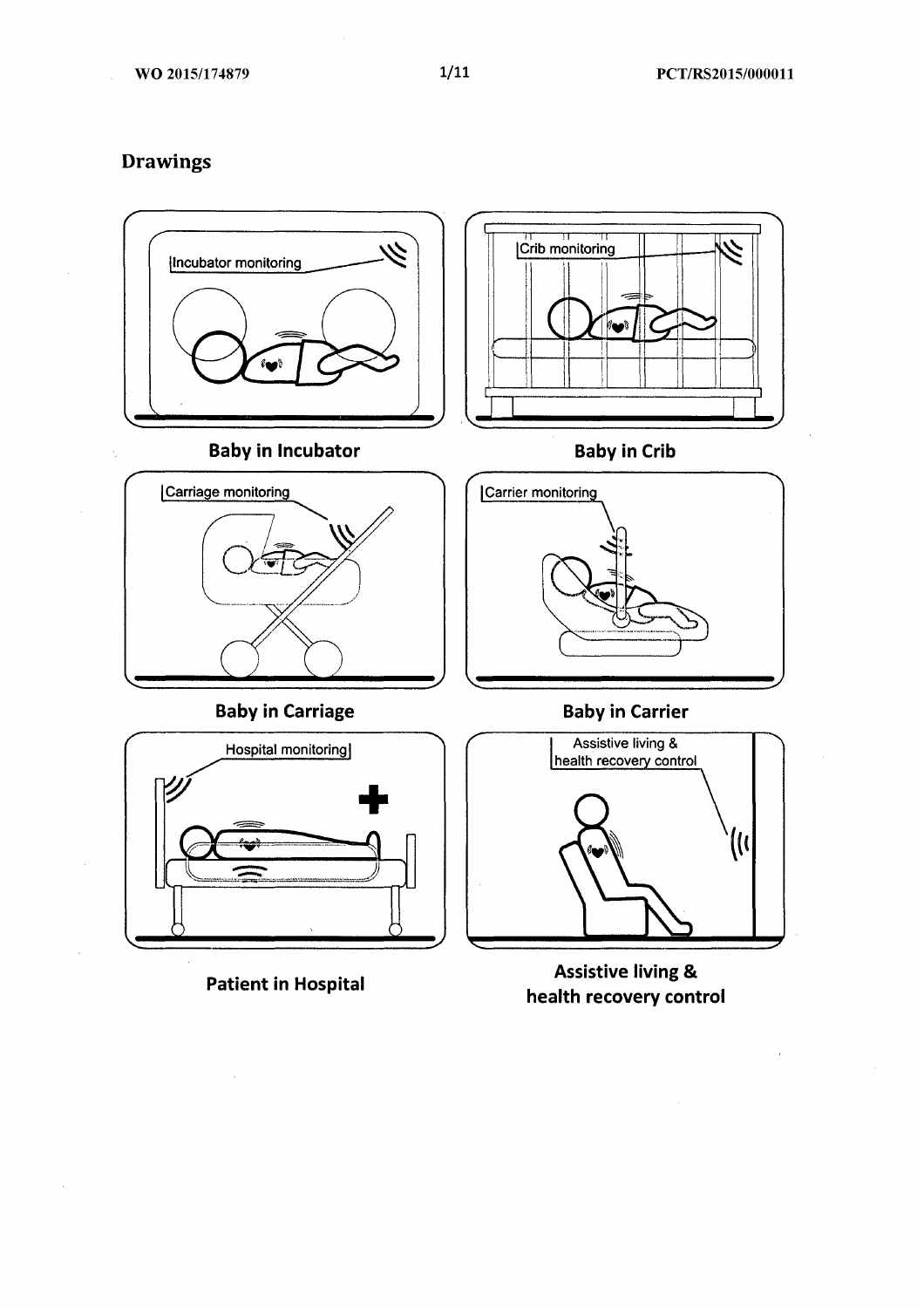$\overline{\phantom{a}}$ 



**Animal care** 



 $\hat{\mathcal{L}}$ 



 $\hat{\mathbb{C}}$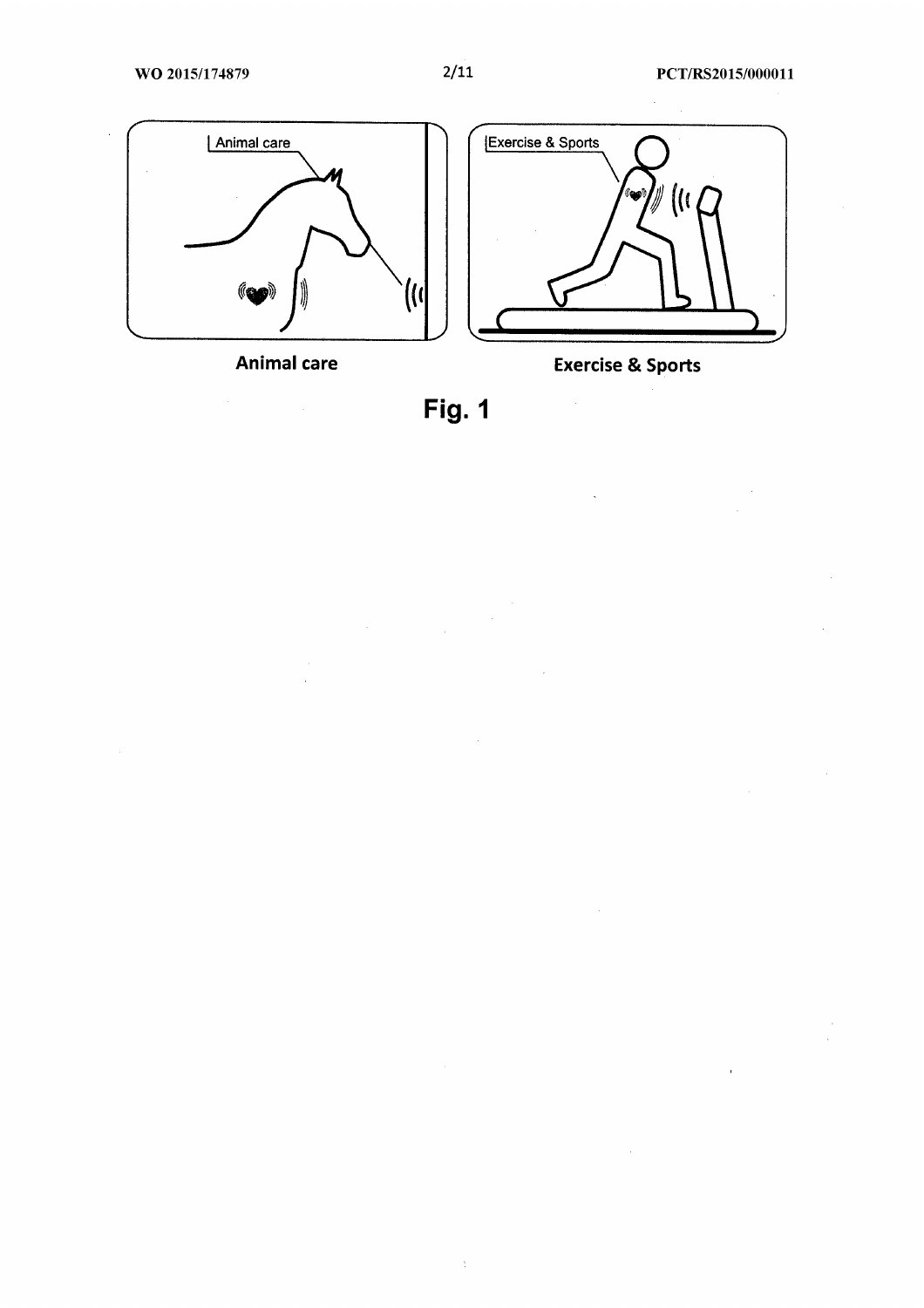$\bar{z}$ 



Fig. 2

 $\mathcal{L}_{\mathcal{L}}$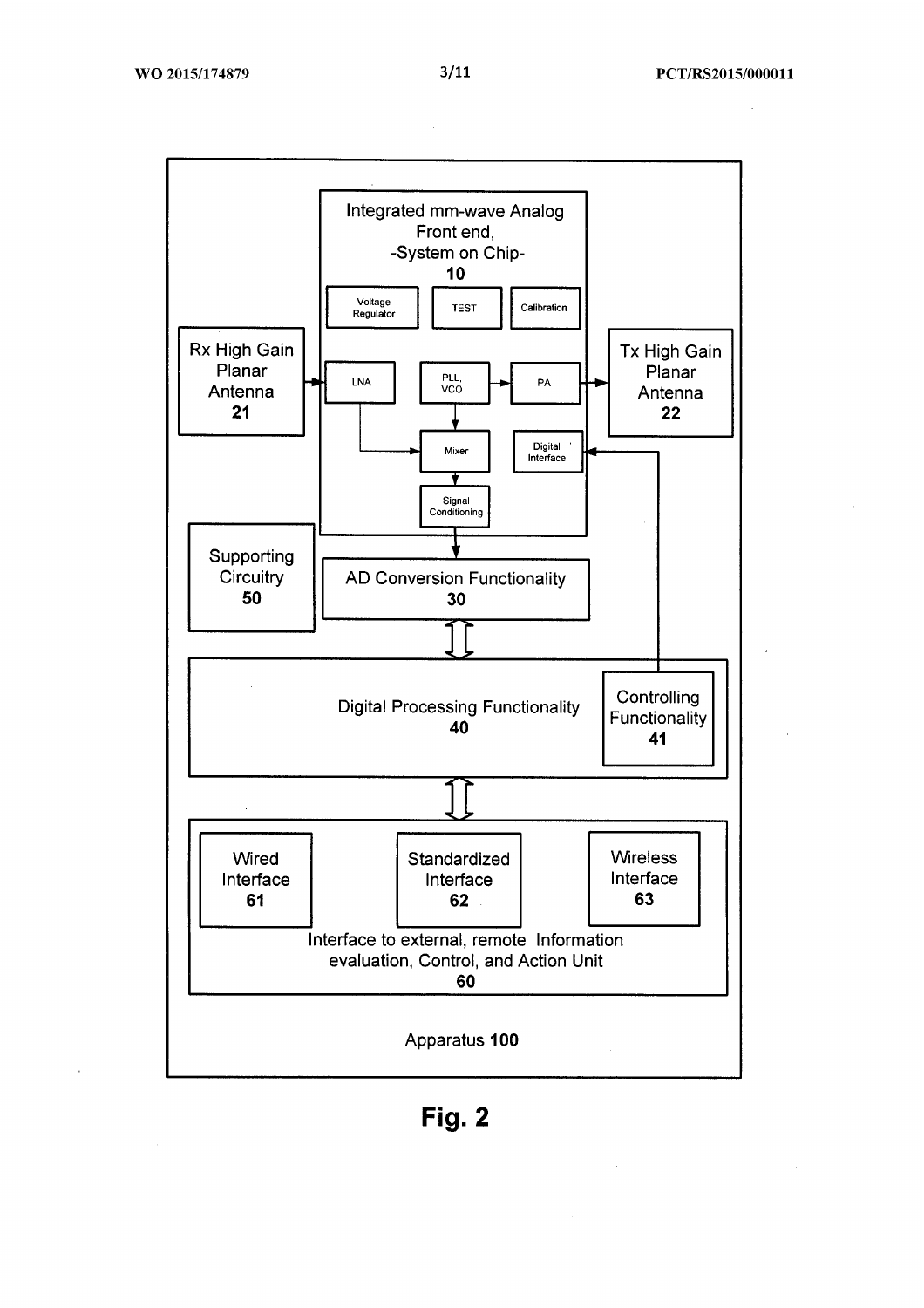

Fig. 3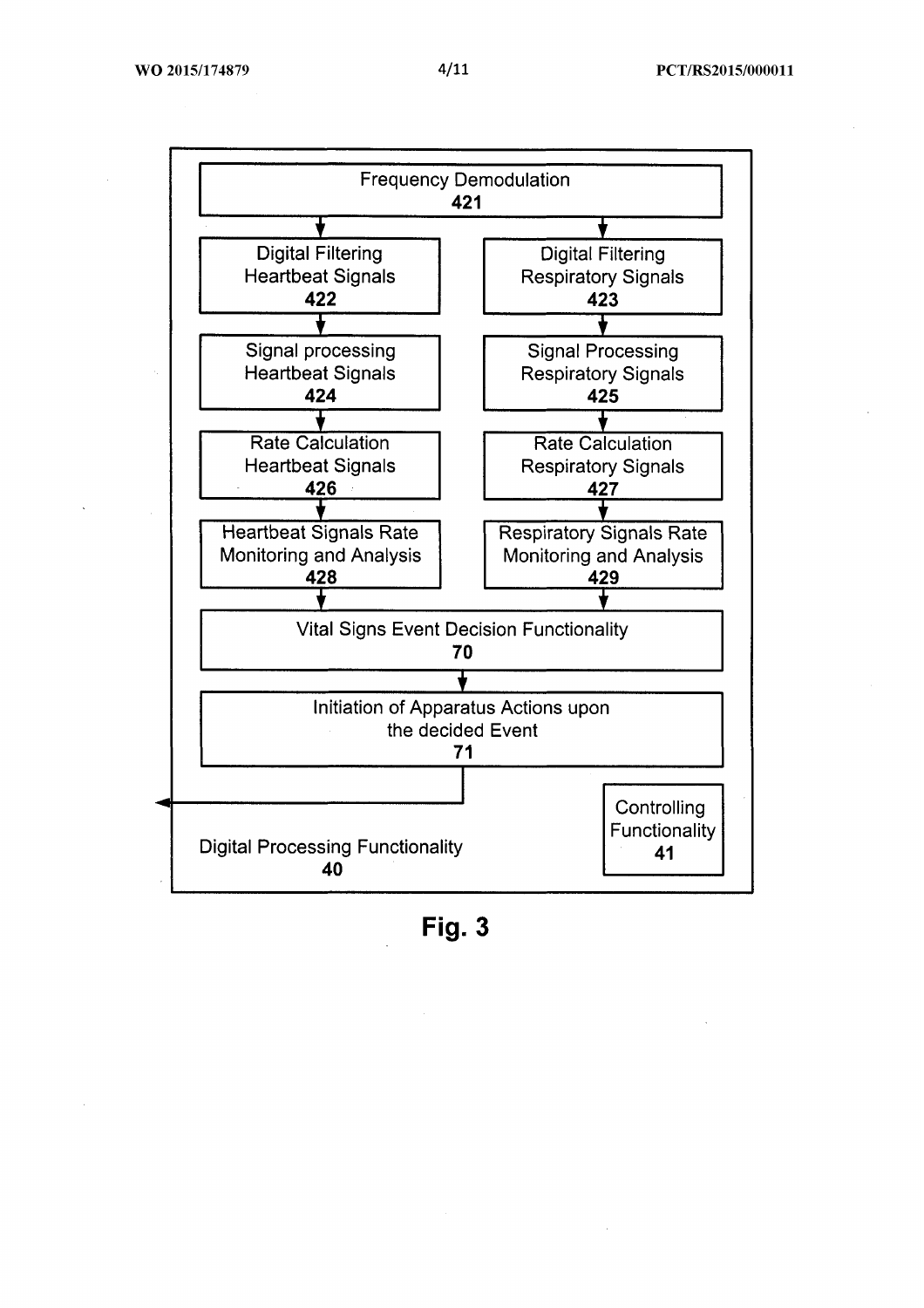$\bar{z}$ 

 $\mathcal{L}$ 

 $\ddot{\phantom{a}}$ 

 $\hat{\boldsymbol{\beta}}$ 



Fig. 4

 $\hat{\mathcal{A}}$ 

 $\bar{z}$ 

 $\bar{z}$ 

 $\mathbb{R}^2$ 

 $\sim$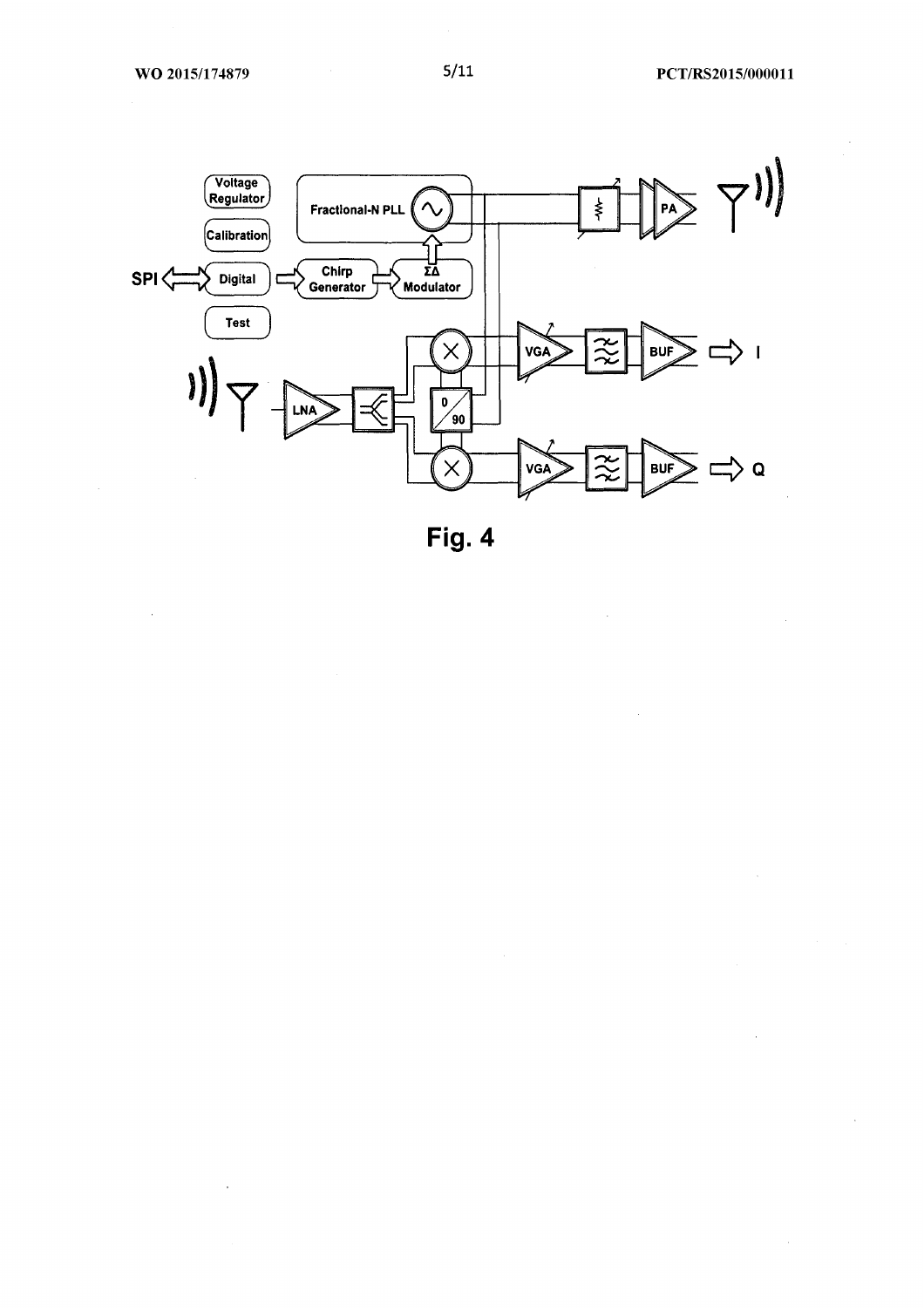$\sim$   $\sim$ 

 $\bar{\lambda}$ 

 $\sim 10^7$ 

 $\hat{\mathcal{A}}$ 

 $\frac{1}{2}$ 



Fig. 5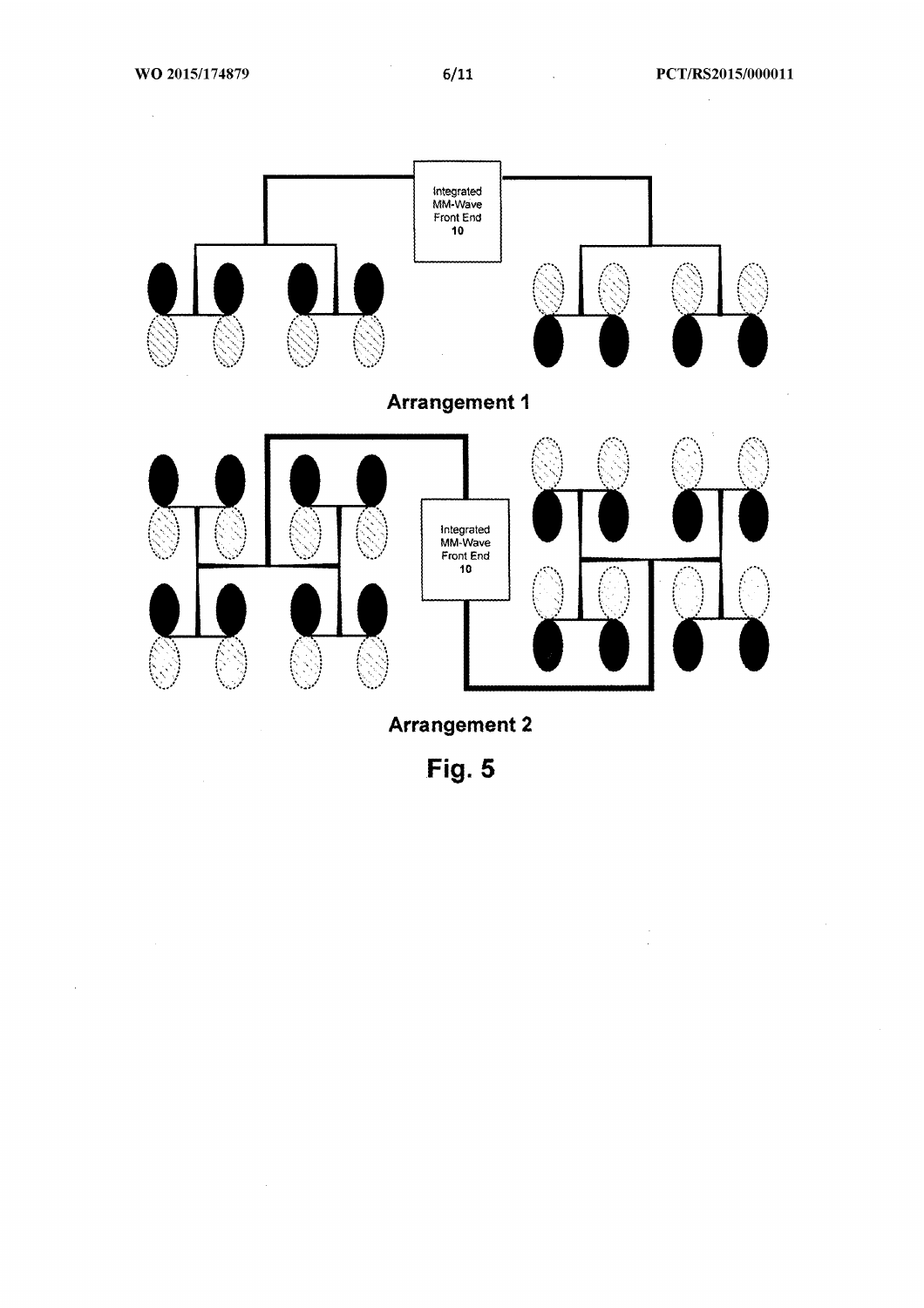

Dipoles, arrangement and reflector



Micro-vias connecting differential mm-wave pins with symmetrical line using polymer engineering

Chip connection without bond wires

Fig. 6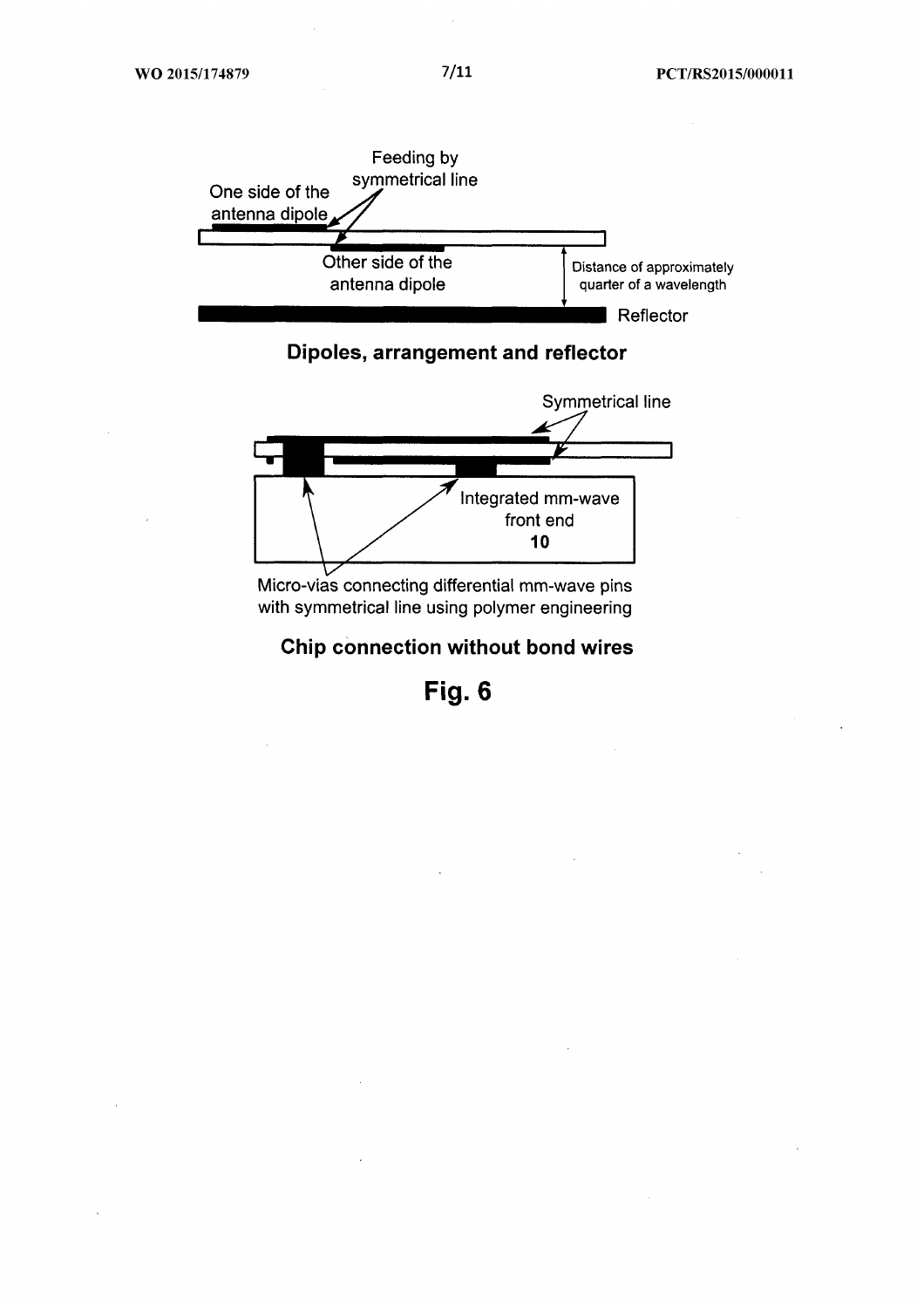

Fig. 7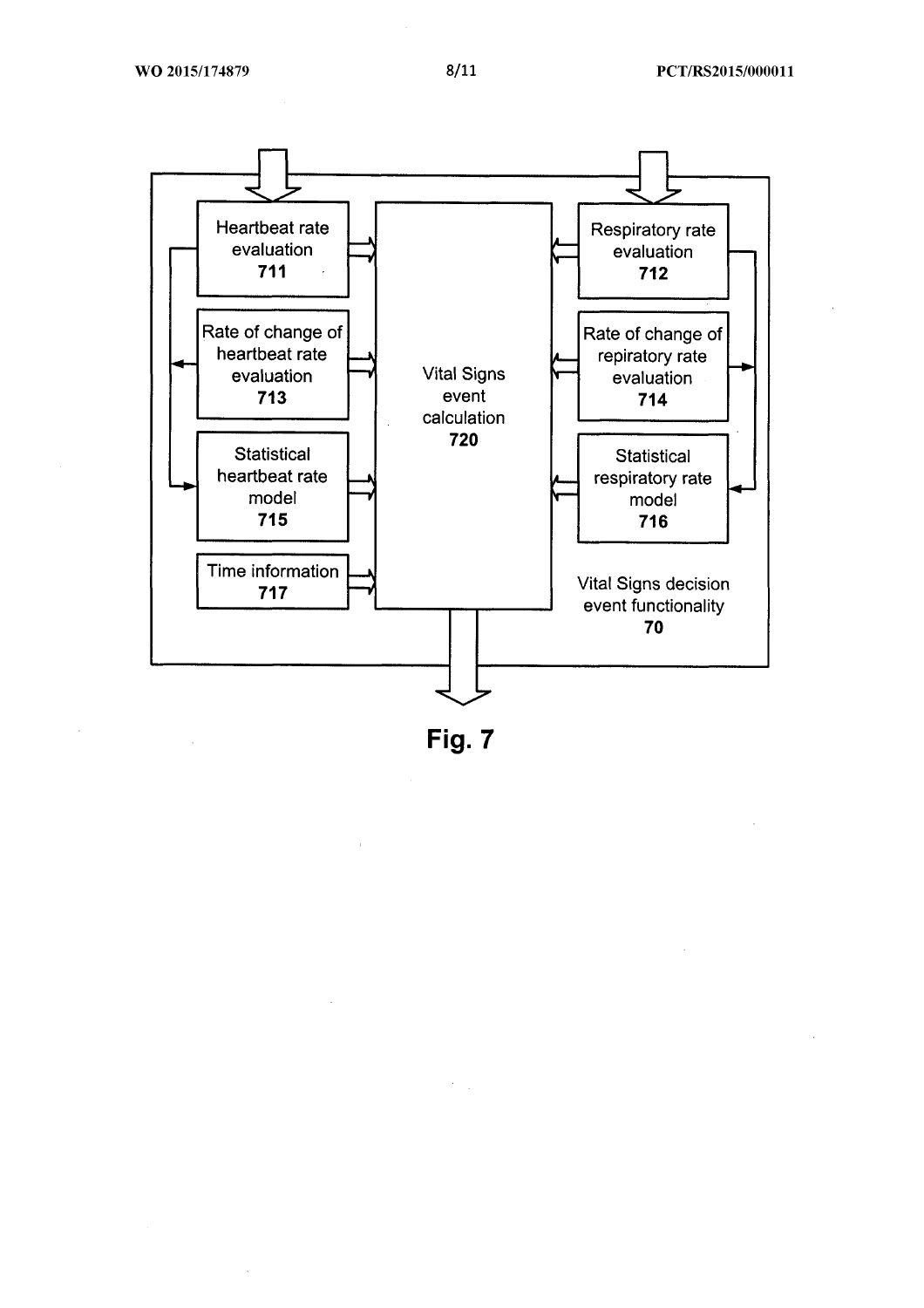

### **Possible Sensor Module Front Functional Topology**



## **Possible Sensor Module Lateral Functional Topology**

Fig. 8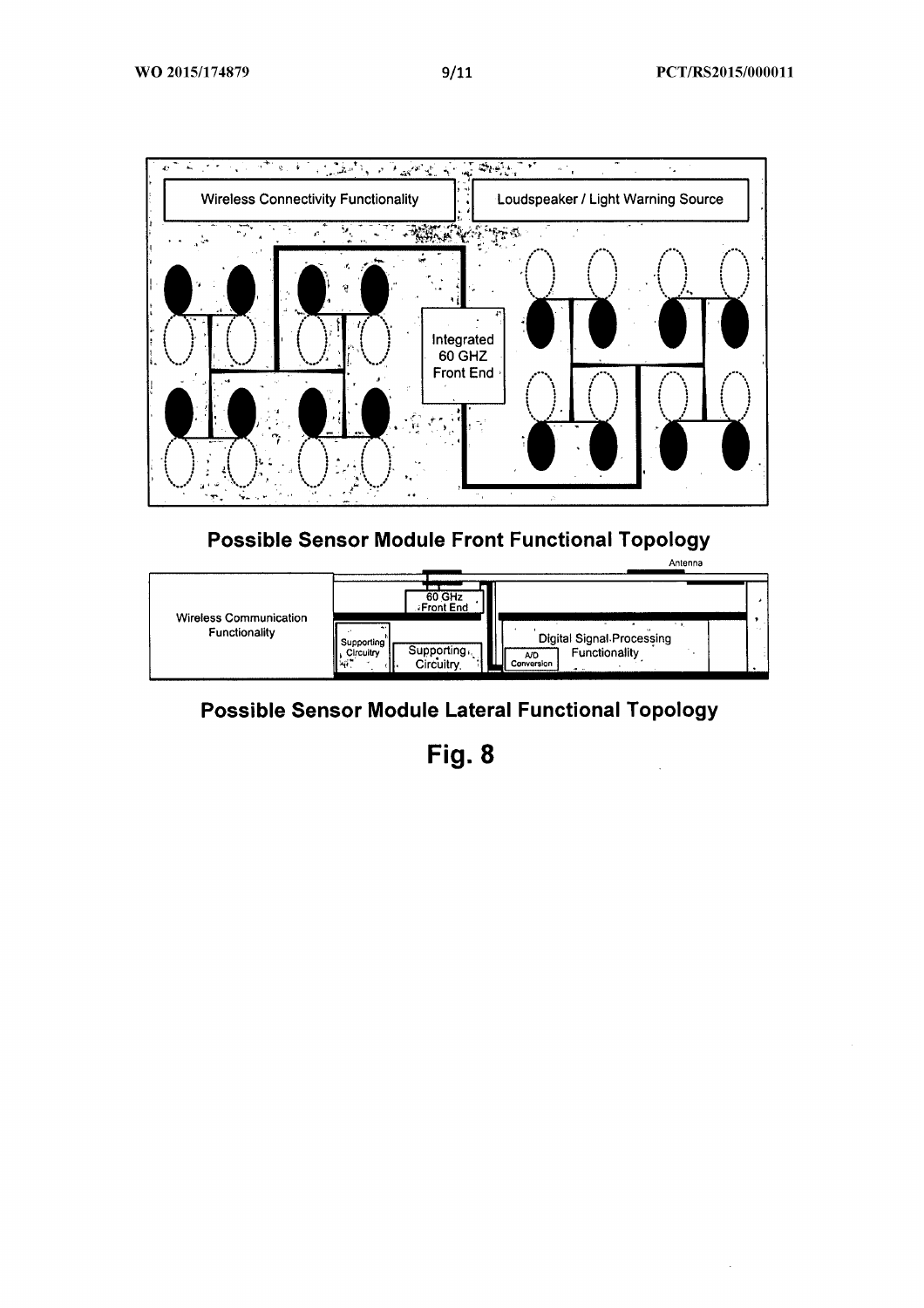$\hat{\mathcal{A}}$ 

 $\bar{z}$ 

 $\bar{z}$ 



Fig. 9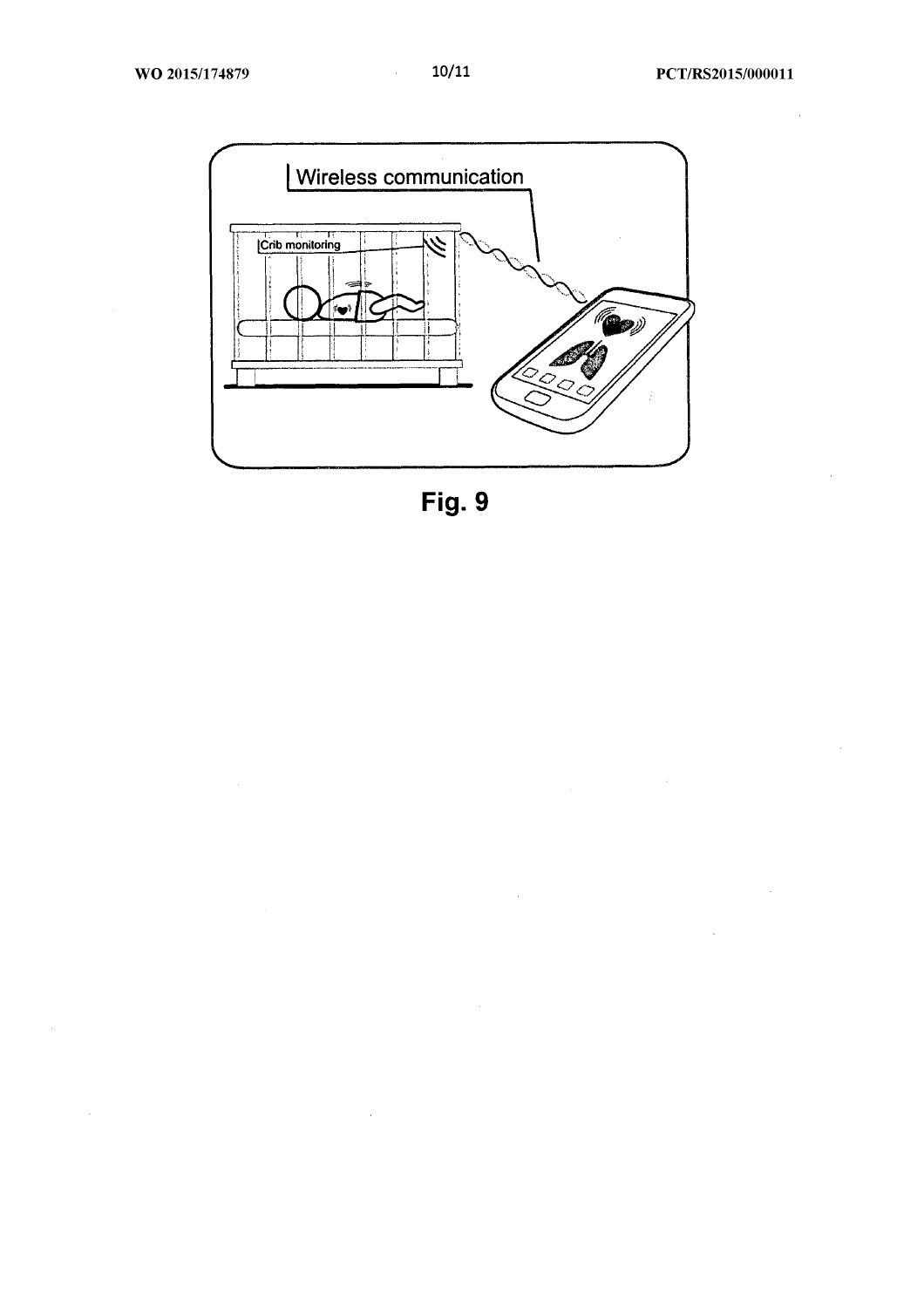

 $a)$ 

 $\overline{\phantom{a}}$ 

**Fig. 10** 

 $\hat{\mathcal{A}}$ 

 $\hat{\mathcal{A}}$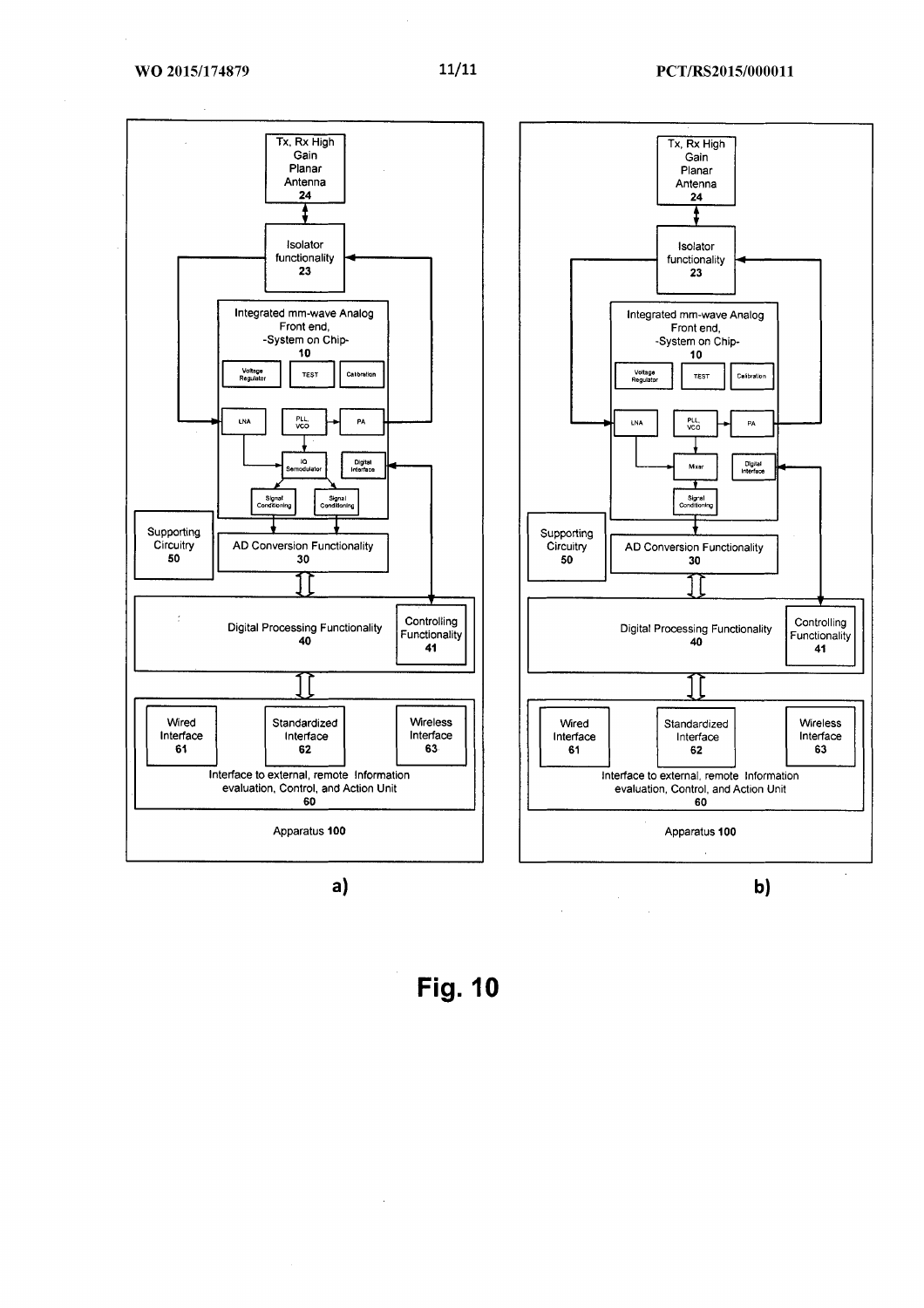|                                                                                                                                                                                                                                                                                                                                                                                                                                                                                                                                                                                                                                                                                                                                                                                                                                                                                                                                                                                                                                                                                                                                                                                                                                                                                                                                                                                                                                                                                                             | <b>INTERNATIONAL SEARCH REPORT</b>                                                                                                                                                       |                                      |                              |                       |  |  |  |  |  |
|-------------------------------------------------------------------------------------------------------------------------------------------------------------------------------------------------------------------------------------------------------------------------------------------------------------------------------------------------------------------------------------------------------------------------------------------------------------------------------------------------------------------------------------------------------------------------------------------------------------------------------------------------------------------------------------------------------------------------------------------------------------------------------------------------------------------------------------------------------------------------------------------------------------------------------------------------------------------------------------------------------------------------------------------------------------------------------------------------------------------------------------------------------------------------------------------------------------------------------------------------------------------------------------------------------------------------------------------------------------------------------------------------------------------------------------------------------------------------------------------------------------|------------------------------------------------------------------------------------------------------------------------------------------------------------------------------------------|--------------------------------------|------------------------------|-----------------------|--|--|--|--|--|
|                                                                                                                                                                                                                                                                                                                                                                                                                                                                                                                                                                                                                                                                                                                                                                                                                                                                                                                                                                                                                                                                                                                                                                                                                                                                                                                                                                                                                                                                                                             |                                                                                                                                                                                          |                                      | International application No |                       |  |  |  |  |  |
|                                                                                                                                                                                                                                                                                                                                                                                                                                                                                                                                                                                                                                                                                                                                                                                                                                                                                                                                                                                                                                                                                                                                                                                                                                                                                                                                                                                                                                                                                                             |                                                                                                                                                                                          | PCT/RS2015/000011                    |                              |                       |  |  |  |  |  |
| INV.                                                                                                                                                                                                                                                                                                                                                                                                                                                                                                                                                                                                                                                                                                                                                                                                                                                                                                                                                                                                                                                                                                                                                                                                                                                                                                                                                                                                                                                                                                        | A. CLASSIFICATION OF SUBJECT MATTER<br>G01S7/00<br>G01S7/03<br>G01S7/35<br>G01S13/88                                                                                                     | G01S7/41                             | G01S13/58                    |                       |  |  |  |  |  |
| ADD.                                                                                                                                                                                                                                                                                                                                                                                                                                                                                                                                                                                                                                                                                                                                                                                                                                                                                                                                                                                                                                                                                                                                                                                                                                                                                                                                                                                                                                                                                                        |                                                                                                                                                                                          |                                      |                              |                       |  |  |  |  |  |
|                                                                                                                                                                                                                                                                                                                                                                                                                                                                                                                                                                                                                                                                                                                                                                                                                                                                                                                                                                                                                                                                                                                                                                                                                                                                                                                                                                                                                                                                                                             | According to International Patent Classification (IPC) or to both national classification and IPC                                                                                        |                                      |                              |                       |  |  |  |  |  |
| <b>B. FIELDS SEARCHED</b><br>Minimum documentation searched (classification system followed by classification symbols)<br>G01S                                                                                                                                                                                                                                                                                                                                                                                                                                                                                                                                                                                                                                                                                                                                                                                                                                                                                                                                                                                                                                                                                                                                                                                                                                                                                                                                                                              |                                                                                                                                                                                          |                                      |                              |                       |  |  |  |  |  |
|                                                                                                                                                                                                                                                                                                                                                                                                                                                                                                                                                                                                                                                                                                                                                                                                                                                                                                                                                                                                                                                                                                                                                                                                                                                                                                                                                                                                                                                                                                             | Documentation searched other than minimum documentation to the extent that such documents are included in the fields searched                                                            |                                      |                              |                       |  |  |  |  |  |
|                                                                                                                                                                                                                                                                                                                                                                                                                                                                                                                                                                                                                                                                                                                                                                                                                                                                                                                                                                                                                                                                                                                                                                                                                                                                                                                                                                                                                                                                                                             | Electronic data base consulted during the international search (name of data base and, where practicable, search terms used)                                                             |                                      |                              |                       |  |  |  |  |  |
| EPO-Internal , WPI Data                                                                                                                                                                                                                                                                                                                                                                                                                                                                                                                                                                                                                                                                                                                                                                                                                                                                                                                                                                                                                                                                                                                                                                                                                                                                                                                                                                                                                                                                                     |                                                                                                                                                                                          |                                      |                              |                       |  |  |  |  |  |
|                                                                                                                                                                                                                                                                                                                                                                                                                                                                                                                                                                                                                                                                                                                                                                                                                                                                                                                                                                                                                                                                                                                                                                                                                                                                                                                                                                                                                                                                                                             | C. DOCUMENTS CONSIDERED TO BE RELEVANT                                                                                                                                                   |                                      |                              |                       |  |  |  |  |  |
| Category*                                                                                                                                                                                                                                                                                                                                                                                                                                                                                                                                                                                                                                                                                                                                                                                                                                                                                                                                                                                                                                                                                                                                                                                                                                                                                                                                                                                                                                                                                                   | Citation of document, with indication, where appropriate, of the relevant passages                                                                                                       |                                      |                              | Relevant to claim No. |  |  |  |  |  |
| X                                                                                                                                                                                                                                                                                                                                                                                                                                                                                                                                                                                                                                                                                                                                                                                                                                                                                                                                                                                                                                                                                                                                                                                                                                                                                                                                                                                                                                                                                                           | US 2012/146796 AI (MARGON KENNETH [MY] ET<br>AL) 14 June 2012 (2012-06-14)<br>f i gures 1, 2, 20, 21<br>abstract<br>paragraphs [0003], [0009], [0047],<br>$[0055]$ , $[0074]$ - $[0076]$ |                                      |                              | $1 - 17$              |  |  |  |  |  |
| X                                                                                                                                                                                                                                                                                                                                                                                                                                                                                                                                                                                                                                                                                                                                                                                                                                                                                                                                                                                                                                                                                                                                                                                                                                                                                                                                                                                                                                                                                                           | US 2010/152600 AI (DR0ITC0UR AMY [US] ET<br>AL) 17 June 2010 (2010-06-17)<br>f i gures IA, 2, 4, 6C, 25A, 28-30<br>abstract<br>paragraphs [0215], [0247]                                 | $-/-$ .                              |                              | $1 - 17$              |  |  |  |  |  |
|                                                                                                                                                                                                                                                                                                                                                                                                                                                                                                                                                                                                                                                                                                                                                                                                                                                                                                                                                                                                                                                                                                                                                                                                                                                                                                                                                                                                                                                                                                             | Further documents are listed in the continuation of Box C.                                                                                                                               | See patent family annex.             |                              |                       |  |  |  |  |  |
| Special categories of cited documents :<br>"T" later document published after the international filing date or priority<br>date and not in conflict with the application but cited to understand<br>"A" document defining the general state of the art which is not considered<br>the principle or theory underlying the invention<br>to be of particular relevance<br>"E" earlier application or patent but published on or after the international<br>"X" document of particular relevance; the claimed invention cannot be<br>filing date<br>considered novel or cannot be considered to involve an inventive<br>"L" documentwhich may throw doubts on priority claim(s) orwhich is<br>step when the document is taken alone<br>cited to establish the publication date of another citation or other<br>"Y" document of particular relevance; the claimed invention cannot be<br>special reason (as specified)<br>considered to involve an inventive step when the document is<br>"O" document referring to an oral disclosure, use, exhibition or other<br>combined with one or more other such documents, such combination<br>being obvious to a person skilled in the art<br>means<br>"P" document published prior to the international filing date but later than<br>the priority date claimed<br>"&" document member of the same patent family<br>Date of the actual completion of the international search<br>Date of mailing of the international search report<br>10/09/2015<br>2 September 2015 |                                                                                                                                                                                          |                                      |                              |                       |  |  |  |  |  |
|                                                                                                                                                                                                                                                                                                                                                                                                                                                                                                                                                                                                                                                                                                                                                                                                                                                                                                                                                                                                                                                                                                                                                                                                                                                                                                                                                                                                                                                                                                             |                                                                                                                                                                                          |                                      |                              |                       |  |  |  |  |  |
|                                                                                                                                                                                                                                                                                                                                                                                                                                                                                                                                                                                                                                                                                                                                                                                                                                                                                                                                                                                                                                                                                                                                                                                                                                                                                                                                                                                                                                                                                                             | Name and mailing address of the ISA/<br>European Patent Office, P.B. 5818 Patentlaan 2<br>NL - 2280 HV Rijswijk<br>Tel. (+31-70) 340-2040,<br>Fax: (+31-70) 340-3016                     | Authorized officer<br>Al berga, Vito |                              |                       |  |  |  |  |  |

 $\mathbf 1$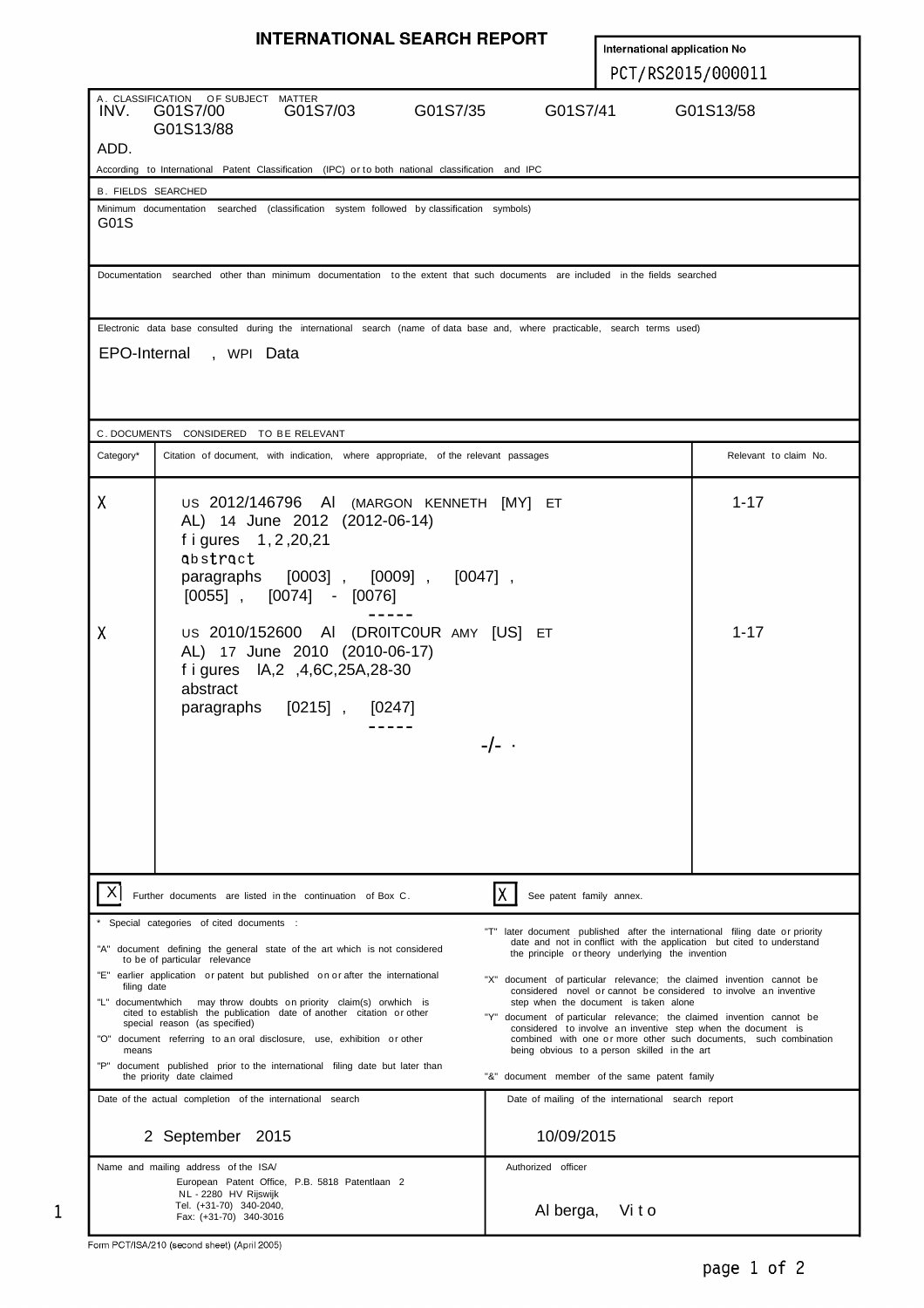#### **INTERNATIONAL SEARCH REPORT**

International application No

#### PCT/RS2015/000011

| $\text{Category}^*$<br>Citation of document, with indication, where appropriate, of the relevant passages<br>Relevant to claim No.                                                                         |  |
|------------------------------------------------------------------------------------------------------------------------------------------------------------------------------------------------------------|--|
|                                                                                                                                                                                                            |  |
| $\pmb{\mathsf{X}}$<br>$1 - 17$<br>wo 2007/101343 AI (WIRELESS 2000 RF & UWB<br>TECHNOL [CA]; FOO SENGLEE [CA])<br>13 September 2007 (2007-09-13)<br>figures 1,5<br>abstract<br>paragraphs [0017] - [0019]  |  |
| $\pmb{\chi}$<br>US 3 796 208 A (BLOICE J)<br>$1 - 17$<br>12 March 1974 (1974-03-12)<br>cited in the application<br>figures 1-4<br>abstract<br>col umn 3, line 43 - line 48<br>col umn 8, line 48 - line 50 |  |